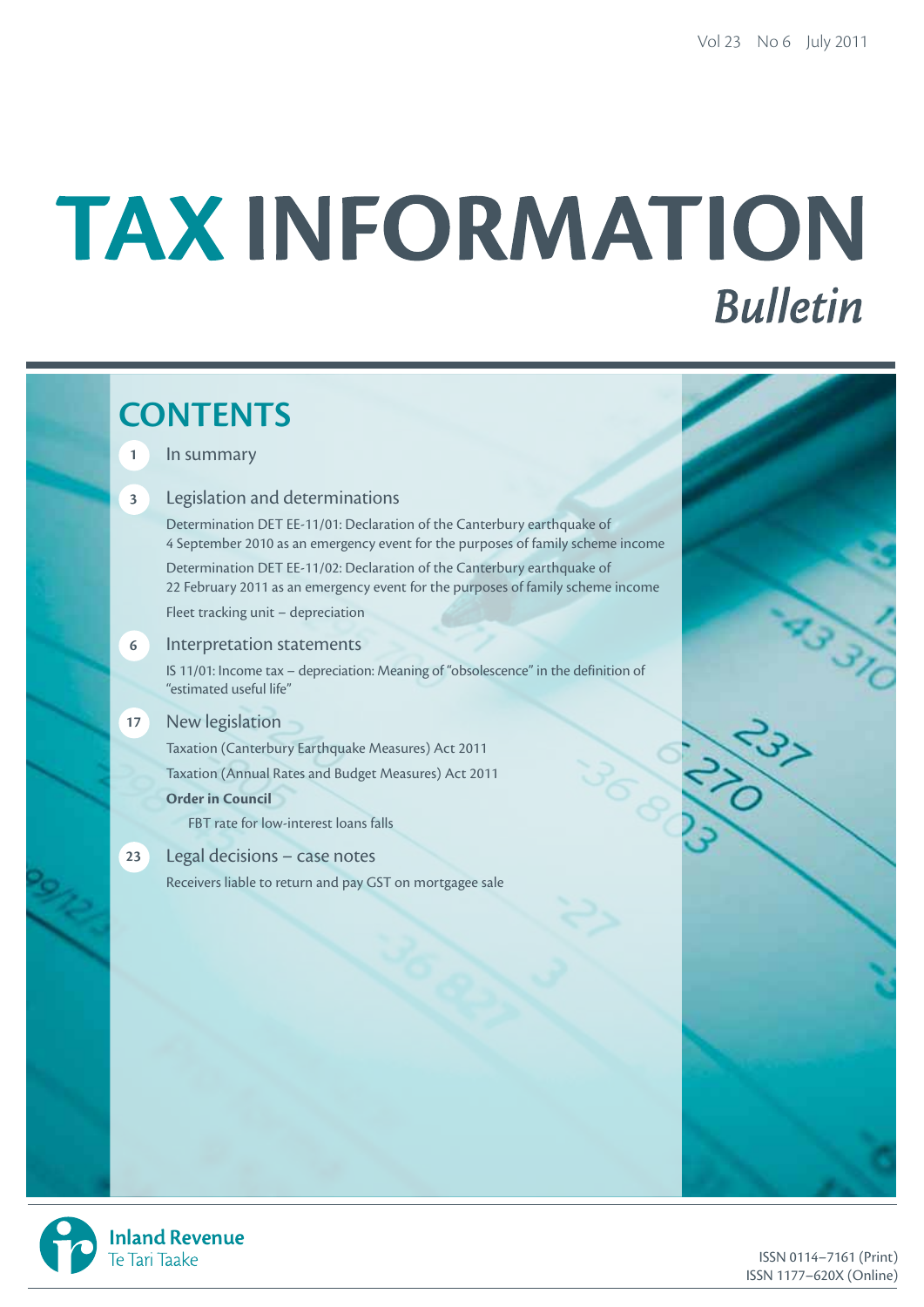# **YOUR OPPORTUNITY TO COMMENT**

Inland Revenue regularly produces a number of statements and rulings aimed at explaining how taxation law affects taxpayers and their agents. Because we are keen to produce items that accurately and fairly reflect taxation legislation and are useful in practical situations, your input into the process, as a user of that legislation, is highly valued.

A list of the items we are currently inviting submissions on can be found at **www.ird.govt.nz**. On the homepage, click on "Public consultation" in the right-hand navigation. Here you will find drafts we are currently consulting on as well as a list of expired items. You can email your submissions to us at **public.consultation@ird.govt.nz** or post them to:

Public Consultation Office of the Chief Tax Counsel Inland Revenue PO Box 2198 Wellington 6140

You can also subscribe to receive regular email updates when we publish new draft items for comment.

Below is a selection of items we are working on as at the time of publication. If you would like a copy of an item please contact us as soon as possible to ensure your views are taken into account. You can get a copy of the draft from **www.ird.govt.nz/public-consultation/** or call the Team Manager, Technical Services Unit on 04 890 6143.

| $\vert$ Ref | Draft type/title                                                                   | Description/background information                                                                                                                                  | <b>Comment deadline</b> |
|-------------|------------------------------------------------------------------------------------|---------------------------------------------------------------------------------------------------------------------------------------------------------------------|-------------------------|
| ED0134      | Draft general depreciation<br>determination: Plumbing display<br>products & stands | This draft general depreciation determination<br>proposes to add a new asset class to the "Shops"<br>industry category for plumbing display products<br>and stands. | 11 August 2011          |

### **Correction – to TIB Vol 23, No 3 (April 2011)**

The 2011 International tax disclosure exemption was incorrectly cited as ITR21 in this issue of the TIB. This exemption should be cited as "International Tax Disclosure Exemption ITR22".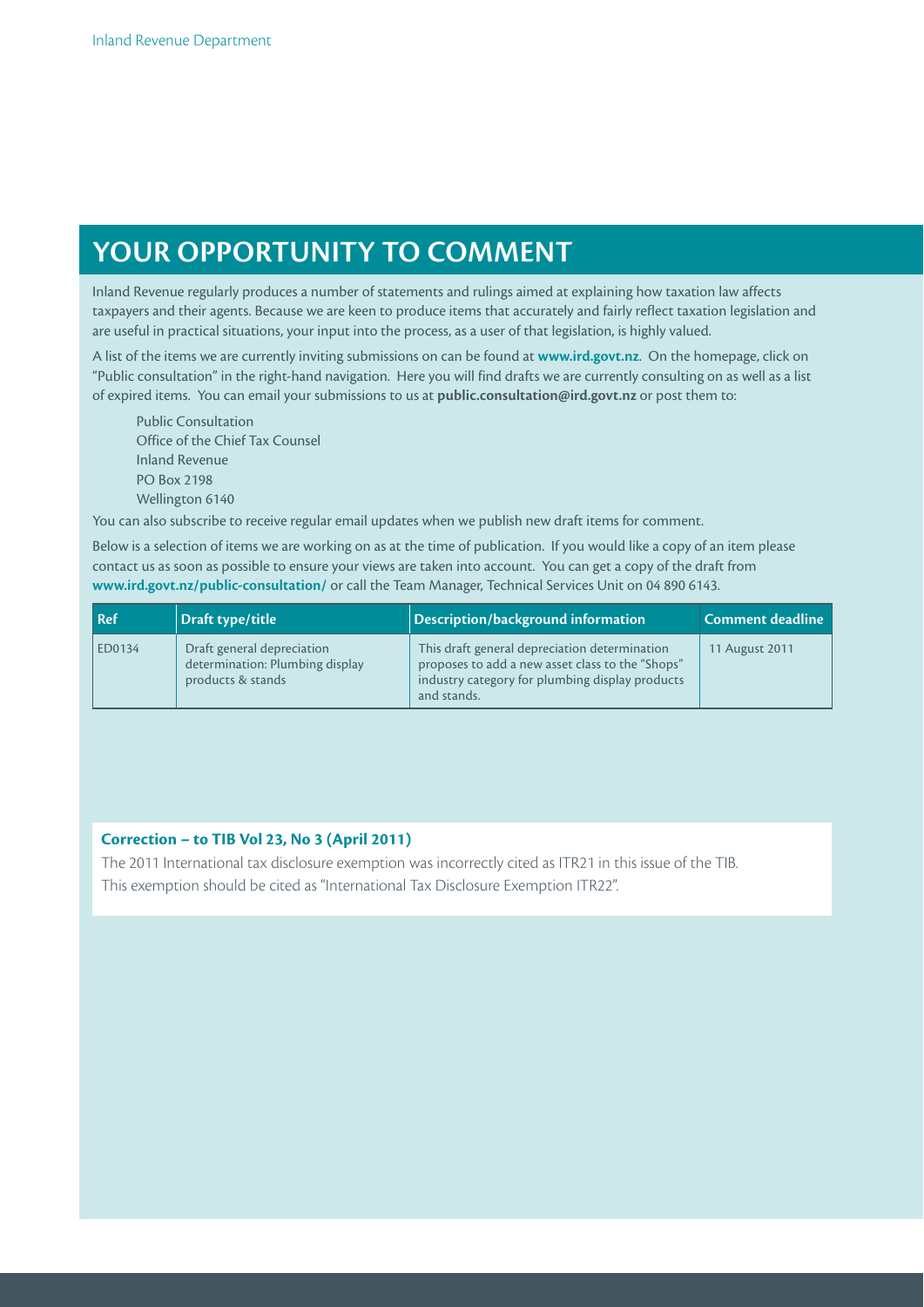# **IN SUMMARY**

### Legislation and determinations

**Determination DET EE-11/01: Declaration of the Canterbury earthquake of 4 September 2010 as an emergency event for the purposes of family scheme income**

This determination declares the Canterbury earthquake of 4 September 2010 as an emergency event for the purposes of section MB 13(2)(r)(i) of the Income Tax Act 2007. This means a payment made in the stated time period to relieve the adverse effects of the Canterbury earthquake of 4 September 2010 is excluded from being family scheme income under section MB 13(1).

**Determination DET EE-11/02: Declaration of the Canterbury earthquake of 22 February 2011 as an emergency event for the purposes of family scheme income**

This determination declares the Canterbury earthquake of 22 February 2011 as an emergency event for the purposes of section MB 13(2)(r)(i) of the Income Tax Act 2007. This means a payment made in the stated time period to relieve the adverse effects of the Canterbury earthquake of 22 February 2011 is excluded from being family scheme income under section MB 13(1).

**Fleet tracking unit – depreciation**

The Commissioner has set a provisional depreciation rate for a fleet tracking unit.

### Interpretation statements

### **IS 11/01: Income tax – depreciation: Meaning of "obsolescence" in the definition of "estimated useful life"**

This interpretation statement sets out the Commissioner's view on the meaning of the term "obsolescence" in the definition of "estimated useful life" in the depreciation provisions of the Income Tax Act 2007. Section EE 63 provides that certain factors must be taken into account when determining the estimated useful life of an item. One of these factors is "obsolescence". The Commissioner considers that, in the context of s EE 63, obsolescence means that causes external to that item, and outside the control of the taxpayer, will result in that item being no longer useful in deriving assessable income before the end of its physical life.

### New legislation **Taxation (Canterbury Earthquake Measures) Act 2011** Tax relief for employers' welfare contributions to employees Working for Families: family scheme income – "other payment" category Extension of the redundancy tax credit Tax relief for donated trading stock T**axation (Annual Rates and Budget Measures) Act 2011** Working for Families tax credits KiwiSaver Annual income tax rates for 2011–12 tax year **17 20**

**3**

**4**

**5**

**6**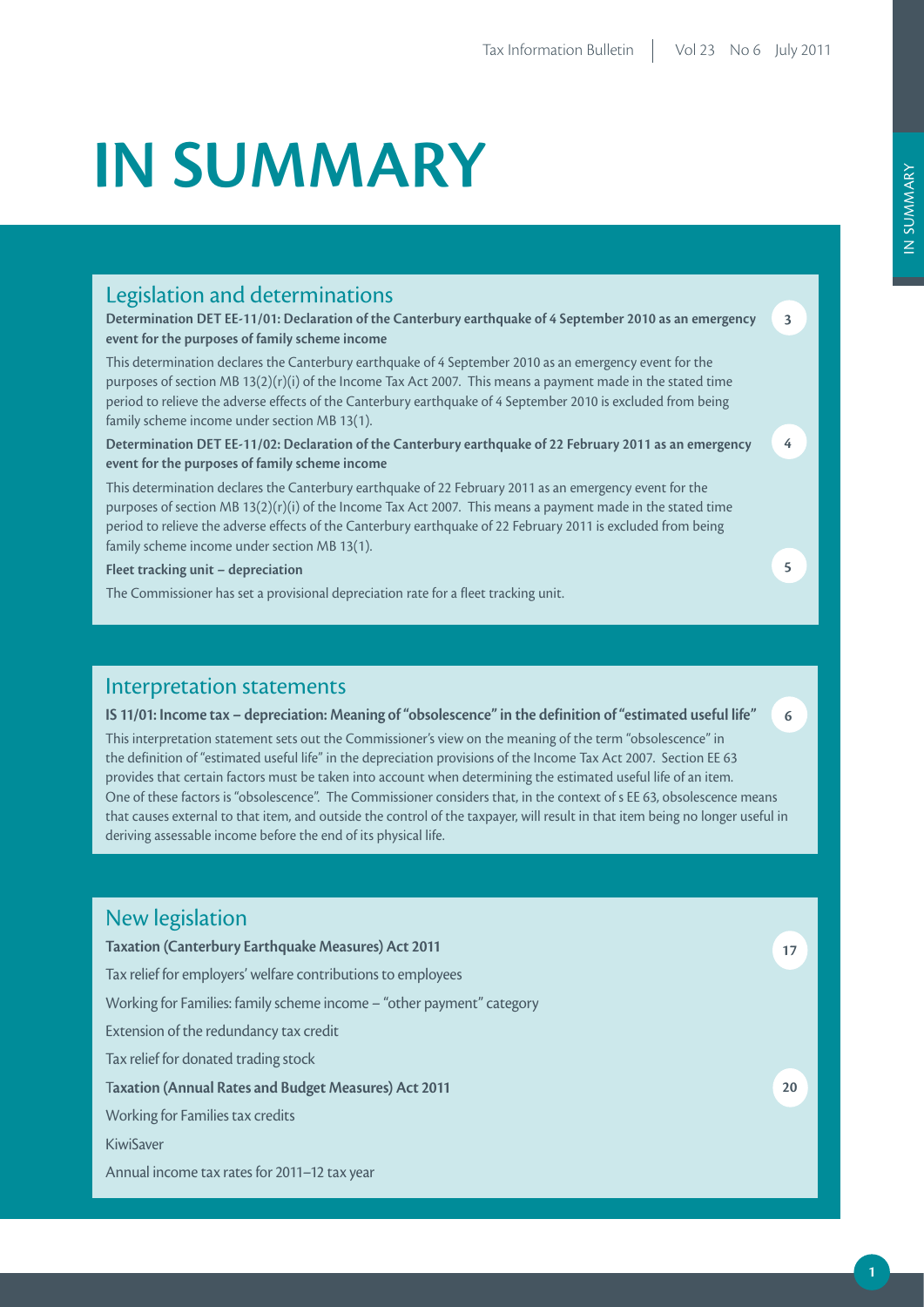### New legislation (continued)

### **Order in Council**

**FBT rate for low-interest loans falls**

The prescribed rate of interest used to calculate fringe benefit tax on low-interest, employment-related loans has been set at 5.90% from 1 April 2011.

## Legal decisions – case notes

**Receivers liable to return and pay GST on mortgagee sale**

Messrs Simpson and Downes, as receivers of Capital + Merchants Investments Ltd, were personally liable to account to the Commissioner for the output tax on mortgagee sales.

**23**

**22**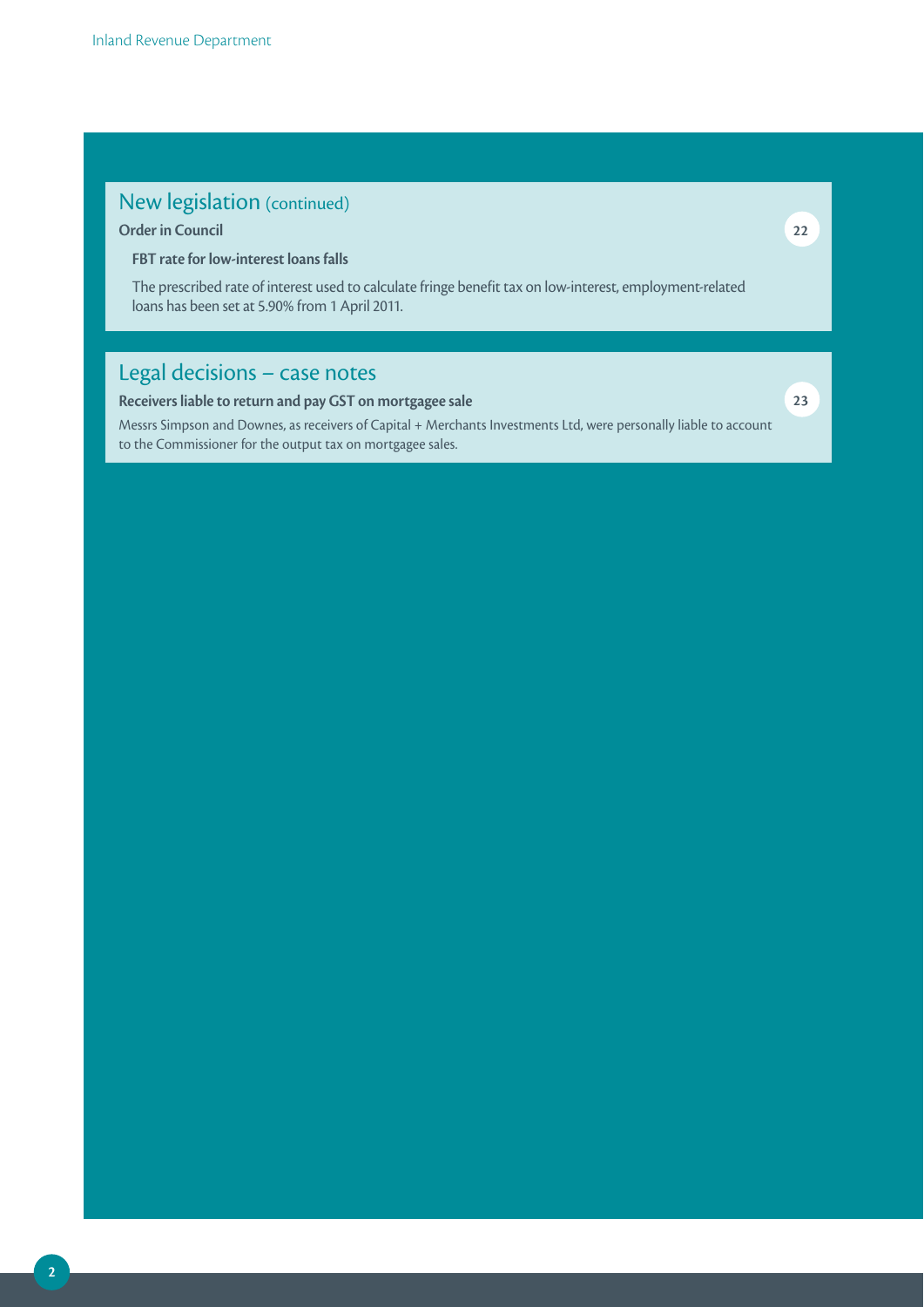## **LEGISLATION AND DETERMINATIONS**

This section of the *TIB* covers items such as recent tax legislation and depreciation determinations, livestock values and changes in FBT and GST interest rates.

### DETERMINATION DET EE-11/01: DECLARATION OF THE CANTERBURY EARTHQUAKE OF 4 SEPTEMBER 2010 AS AN EMERGENCY EVENT FOR THE PURPOSES OF FAMILY SCHEME INCOME

This determination may be cited as "Determination DET EE-11/01: *Declaration of the Canterbury Earthquake of 4 September 2010 as an emergency event for the purposes of family scheme income*".

### **1. Application**

This determination applies to the Canterbury earthquake of 4 September 2010.

### **2. Determination**

This determination is made under section 91AAS of the Tax Administration Act 1994.

#### *Emergency Event*

Canterbury earthquake of 4 September 2010 is declared to be an emergency event for the purposes of section MB 13(2)(r)(i) of the Income Tax Act 2007.

### *Time Period*

For the purposes of section MB  $13(2)(r)(ii)$  of the Income Tax Act 2007, the period relating to the event is set at 12 months from 4 September 2010 to 3 September 2011.

#### **3. Interpretation**

In this determination, unless the context otherwise requires, words and terms have the same meaning as in the Income Tax Act 2007 and the Tax Administration Act 1994.

This determination is signed on the 26th day of May 2011.

### **Rob Wells**

LTS Manager, Technical Standards

### **COMMENTARY ON DETERMINATION**

This commentary does not form part of the determination. It is intended to provide assistance in the understanding and application of the determination.

Section 91AAS of the Tax Administration Act 1994 provides the Commissioner the power to issue a determination

declaring an event as an emergency event for the purposes of section MB 13(2)(r)(i) of the Income Tax Act 2007.

In setting this determination, the Commissioner must set a period relating to the event for the purposes of section MB 13(2)(r)(ii) of the Income Tax Act 2007 up to a maximum period of 12 months from the date of the event.

Section MB 13(1) of the Income Tax Act 2007 took effect from 1 April 2011 and includes in the family scheme income (which is used in the calculation of a person's Working for Families Tax Credit entitlement) of a person the value of payments paid to the person used to replace lost or diminished income or used to meet usual living expenses.

Section MB 13(2) of the Income Tax Act 2007 excludes certain payments from being included in family scheme income under section MB 13(1). Section MB 13(2)(r) excludes from family scheme income a payment made to relieve the adverse effects of an event declared an emergency event by the Commissioner by way of determination under section 91AAS of the Tax Administration Act 1994 where the payment is made in the time period set by the Commissioner in the determination.

This determination declares the earthquake that occurred in Canterbury on 4 September 2010 as an emergency event and sets a 12-month time period for the purposes of section MB 13(2)(r) from 4 September 2010 to 3 September 2011.

Section MB 13(2)(r) came into force 1 April 2011 which is the day section MB 13(1) came into force. Therefore a payment made between 1 April 2011 and 3 September 2011 (inclusive of both dates) to relieve the adverse effects of the Canterbury earthquake of 4 September 2010 will not be included in a person's family scheme income under section MB 13(1).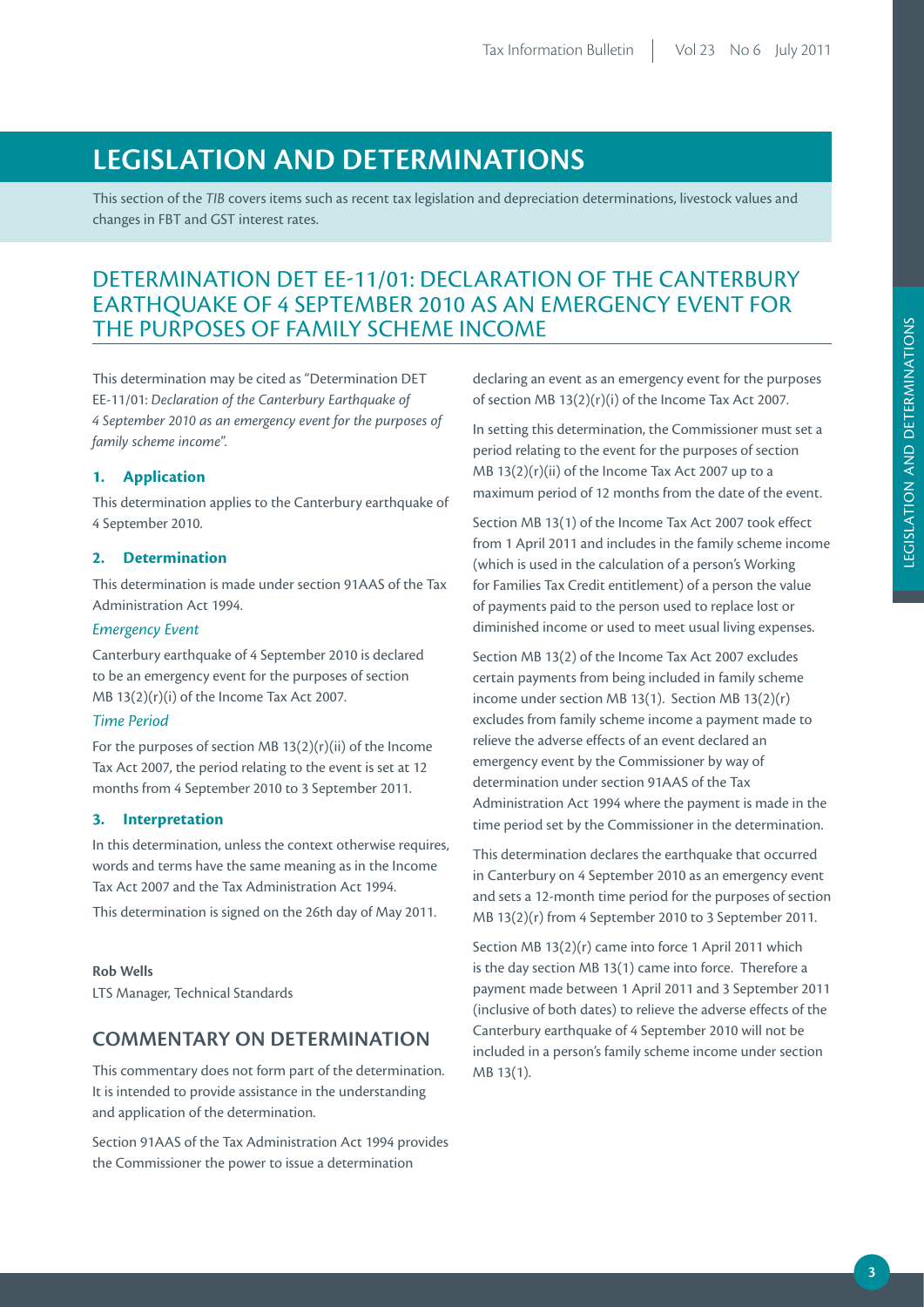### DETERMINATION DET EE-11/02: DECLARATION OF THE CANTERBURY EARTHQUAKE OF 22 FEBRUARY 2011 AS AN EMERGENCY EVENT FOR THE PURPOSES OF FAMILY SCHEME INCOME

This determination may be cited as "Determination DET EE-11/02: *Declaration of the Canterbury Earthquake of 22 February 2011 as an emergency event for the purposes of family scheme income*".

### **1. Application**

This determination applies to the Canterbury earthquake of 22 February 2011.

### **2. Determination**

This determination is made under section 91AAS of the Tax Administration Act 1994.

#### *Emergency Event*

The Canterbury earthquake of 22 February 2011 is declared to be an emergency event for the purposes of section MB 13(2)(r)(i) of the Income Tax Act 2007.

#### *Time Period*

For the purposes of section MB  $13(2)(r)(ii)$  of the Income Tax Act 2007, the period relating to the event is set at 12 months from 22 February 2011 to 21 February 2012.

### **3. Interpretation**

In this determination, unless the context otherwise requires, words and terms have the same meaning as in the Income Tax Act 2007 and the Tax Administration Act 1994. This determination is signed on the 26th day of May 2011.

**Rob Wells** 

LTS Manager, Technical Standards

### **COMMENTARY ON DETERMINATION**

This commentary does not form part of the Determination. It is intended to provide assistance in the understanding and application of the Determination.

Section 91AAS of the Tax Administration Act 1994 provides the Commissioner the power to issue a determination declaring an event as an emergency event for the purposes of section MB 13(2)(r)(i) of the Income Tax Act 2007.

In setting this determination, the Commissioner must set a period relating to the event for the purposes of section MB 13(2)(r)(ii) of the Income Tax Act 2007 up to a maximum period of 12 months from the date of the event.

Section MB 13(1) of the Income Tax Act 2007 includes in the family scheme income (which is used in the calculation of a person's Working for Families Tax Credit entitlement) of a person the value of payments paid to the person used to replace lost or diminished income or used to meet usual living expenses.

Section MB 13(2) of the Income Tax Act 2007 excludes certain payments from being included in family scheme income under section MB 13(1). Section MB 13(2)(r) excludes from family scheme income a payment made to relieve the adverse effects of an event declared an emergency event by the Commissioner by way of determination under section 91AAS of the Tax Administration Act 1994 where the payment is made in the time period set by the Commissioner in the determination.

This determination declares the earthquake that occurred in Canterbury on 22 February 2011 as an emergency event and sets a 12-month time period for the purposes of section MB 13(2)(r) from 22 February 2011 to 21 February 2012.

Section MB 13(2)(r) came into force 1 April 2011 which is the day section MB 13(1) came into force. Therefore a payment made between 1 April 2011 and 21 February 2012 (inclusive of both dates) to relieve the adverse effects of the Canterbury earthquake of 22 February 2011 will not be included in a person's family scheme income under section MB 13(1).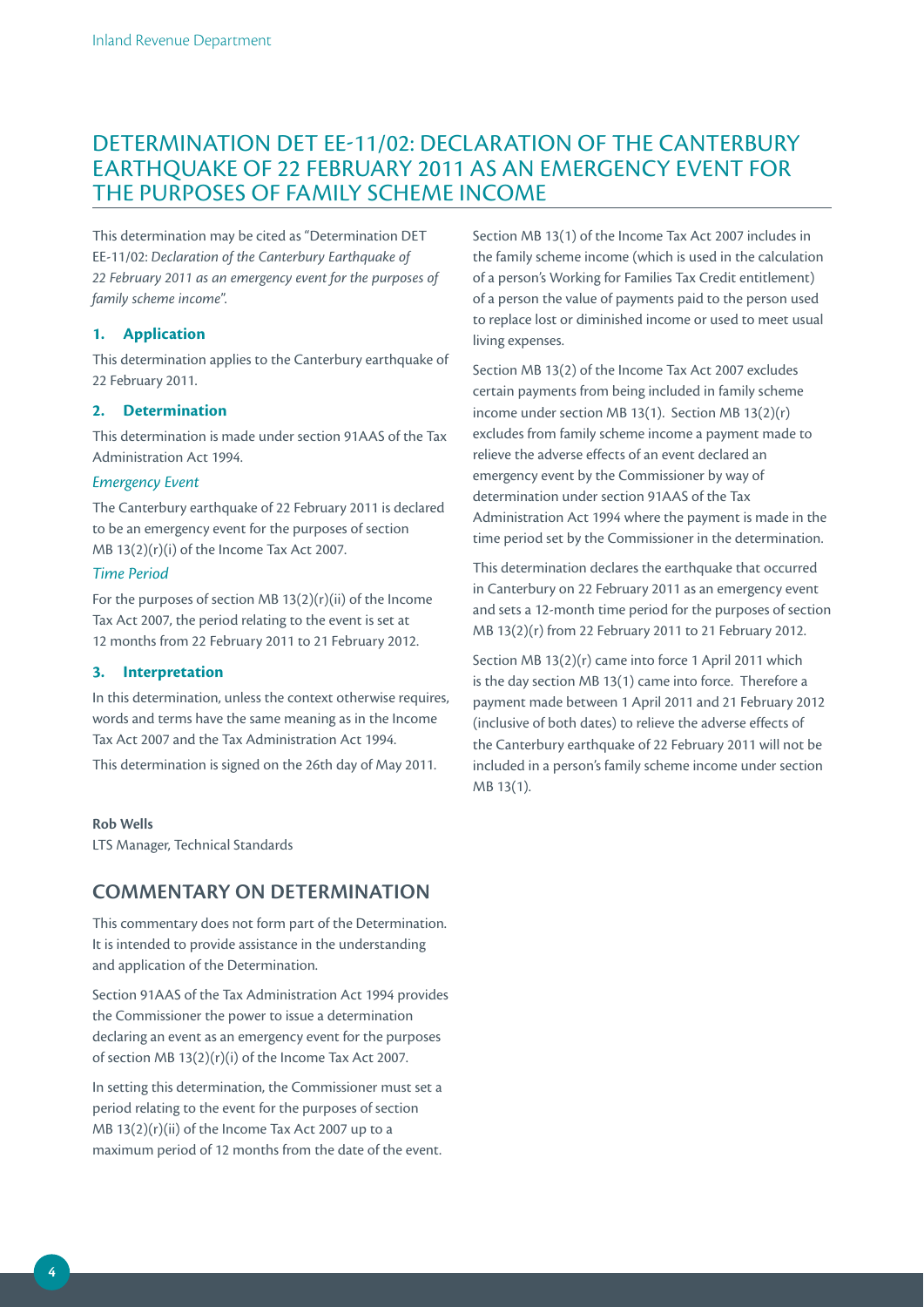### FLEET TRACKING UNIT – DEPRECIATION

The Commissioner has set a provisional depreciation rate for a fleet tracking unit.

Fleet tracking units are hardwired into a vehicle and enable the vehicle's home base to monitor the vehicle's position via a mobile phone network, or an internet server. The sophistication of a fleet tracking unit can range from a simple tracking unit that shows the location of a fleet vehicle on a map, to more elaborate custom applications that can provide a dashboard-style view of all fleet vehicles on a map plus information about the condition and use of each vehicle, for example, when the vehicle exceeds the speed limit, when a fault occurs in the vehicle, or when scheduled maintenance is due. Fleet tracking units can also include the ability for fleet managers to send and receive text messages to and from the vehicle.

This provisional depreciation rate determination does not apply to plug-n-play GPS map display units used by drivers for navigation purposes.

### **DETERMINATION PROV21: TAX DEPRECIATION RATES PR OVISIONAL DETERMINATION NUMBER PR OV21**

This determination may be cited as "Determination PROV21: *Tax depreciation rates provisional determination number PROV21*".

### **1. Application**

This determination applies to taxpayers who own items of depreciable property of the kind listed in the table below.

This determination applies for the 2011 and subsequent income years.

### **2. Determination**

Pursuant to section 91AAG of the Tax Administration Act 1994 I set in this determination the provisional rate to apply to the kind of items of depreciable property listed in the table below by:

**•**  adding into the "Transportation" asset category, the provisional asset class, estimated useful life, and diminishing value and straight-line depreciation rates listed below:

| <b>Provisional asset</b><br>class | <b>Estimated</b><br>useful life'<br>(years) | DV rate<br>(% ) | <b>SL</b> rate<br>(% ) |
|-----------------------------------|---------------------------------------------|-----------------|------------------------|
| Fleet tracking unit               |                                             | 30              | 21                     |

#### **3. Interpretation**

In this determination, unless the context otherwise requires, words and terms have the same meaning as in the Income Tax Act 2007 and the Tax Administration Act 1994.

This determination is signed on the 16th day of June 2011.

# **Rob Wells**

LTS Manager, Technical Standards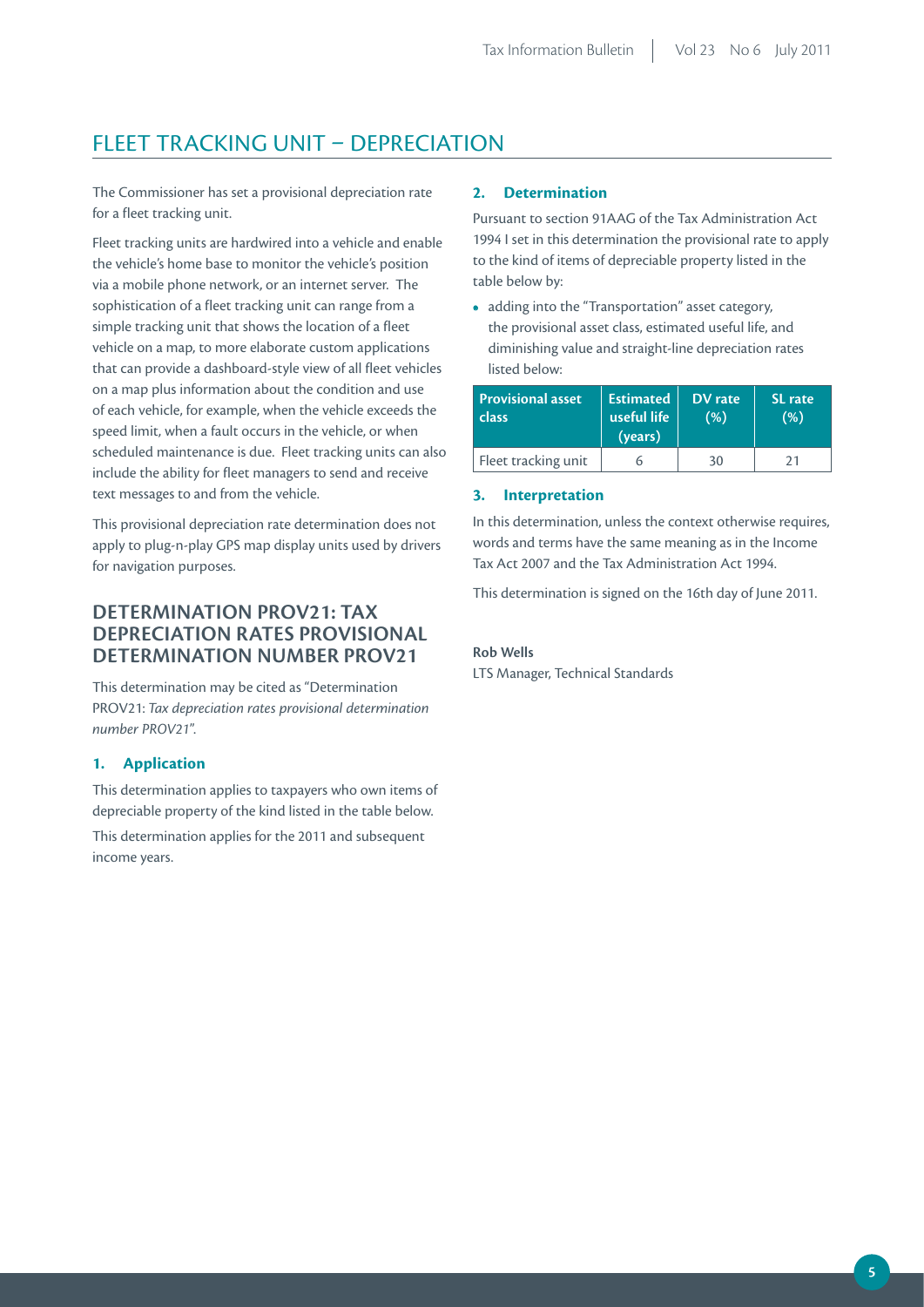# **INTERPRETATION STATEMENTs**

This section of the *TIB* contains interpretation statements issued by the Commissioner of Inland Revenue.

These statements set out the Commissioner's view on how the law applies to a particular set of circumstances when it is either not possible or not appropriate to issue a binding public ruling.

In most cases Inland Revenue will assess taxpayers in line with the following interpretation statements. However, our statutory duty is to make correct assessments, so we may not necessarily assess taxpayers on the basis of earlier advice if at the time of the assessment we consider that the earlier advice is not consistent with the law.

### IS 11/01: INCOME TAX – DEPRECIATION: MEANING OF "OBSOLESCENCE" IN THE DEFINITION OF "ESTIMATED USEFUL LIFE"

All legislative references are to the Income Tax Act 2007, unless otherwise stated.

### **Summary**

- 1. This Interpretation Statement sets out the Commissioner's view on the meaning of the term "obsolescence" in s EE 63. This statement also sets out practical examples of the kinds of considerations that the Commissioner will take into account when setting the estimated useful life of an item of depreciable property based on obsolescence.
- 2. Section EE 63 defines the term "estimated useful life". The estimated useful life of an item of depreciable property ("an item") is used to set the depreciation rate for that item. The longer the estimated useful life of an item, the lower the depreciation rate for that item will be. The shorter the estimated useful life of an item, the higher the depreciation rate will be. There is, therefore, a timing advantage in having a shorter, rather than longer, estimated useful life. A person is allowed a deduction for an amount of depreciation loss for items of depreciable property that they own using an appropriate depreciation rate. Section EE 63 provides that certain factors must be taken into account when determining the estimated useful life of an item. One of the factors in s EE 63, which is relevant to setting general, special and provisional depreciation rates, is "obsolescence".
- 3. The word "obsolescence" may have different meanings in different contexts. In the context of s EE 63, obsolescence involves a reduction in the period for which an asset might be expected to be useful in deriving assessable income for reasons (other than physical deterioration or wear and tear) such as economic, technological or other external causes that affect the estimated useful life of the item. The estimated useful life of an item is relevant when the Commissioner sets a general depreciation rate,

or considers applications for special or provisional depreciation rates. Obsolescence will cause an item to no longer be useful in deriving assessable income before the end of its physical life. However, an obsolete item will not necessarily be completely useless.

- 4. Whether an item is affected by obsolescence is a question of fact to be judged objectively. An item will be obsolete if causes external to that item, and outside the control of the taxpayer, will result in it being no longer useful in deriving assessable income before the end of its physical life. For obsolescence to affect the estimated useful life of an item, there must be a reasonable certainty that it will become obsolete and a sufficiently clear indication of when this would be likely to occur. The nature of obsolescence can be described in the following terms:
	- Obsolescence is the process whereby an asset loses its economic usefulness or ability to function in a business through causes other than physical deterioration or wear and tear.
	- **•**  Obsolescence may arise from factors that are inherent to the item (functional obsolescence) or that constitute a change to the environment or conditions surrounding an item (economic obsolescence).
	- **•**  Obsolescence may arise from such circumstances as changes in the way in which the business is undertaken, shifting of business centres, loss of trade, technological changes, new inventions, inadequacy, and prohibitory laws where those factors result in a decrease in the estimated useful life of the item by making that item become obsolete.
	- Obsolescence may arise from technological changes or the development of more modern improved alternatives that are significant enough to affect the useful life of an item and mean that the item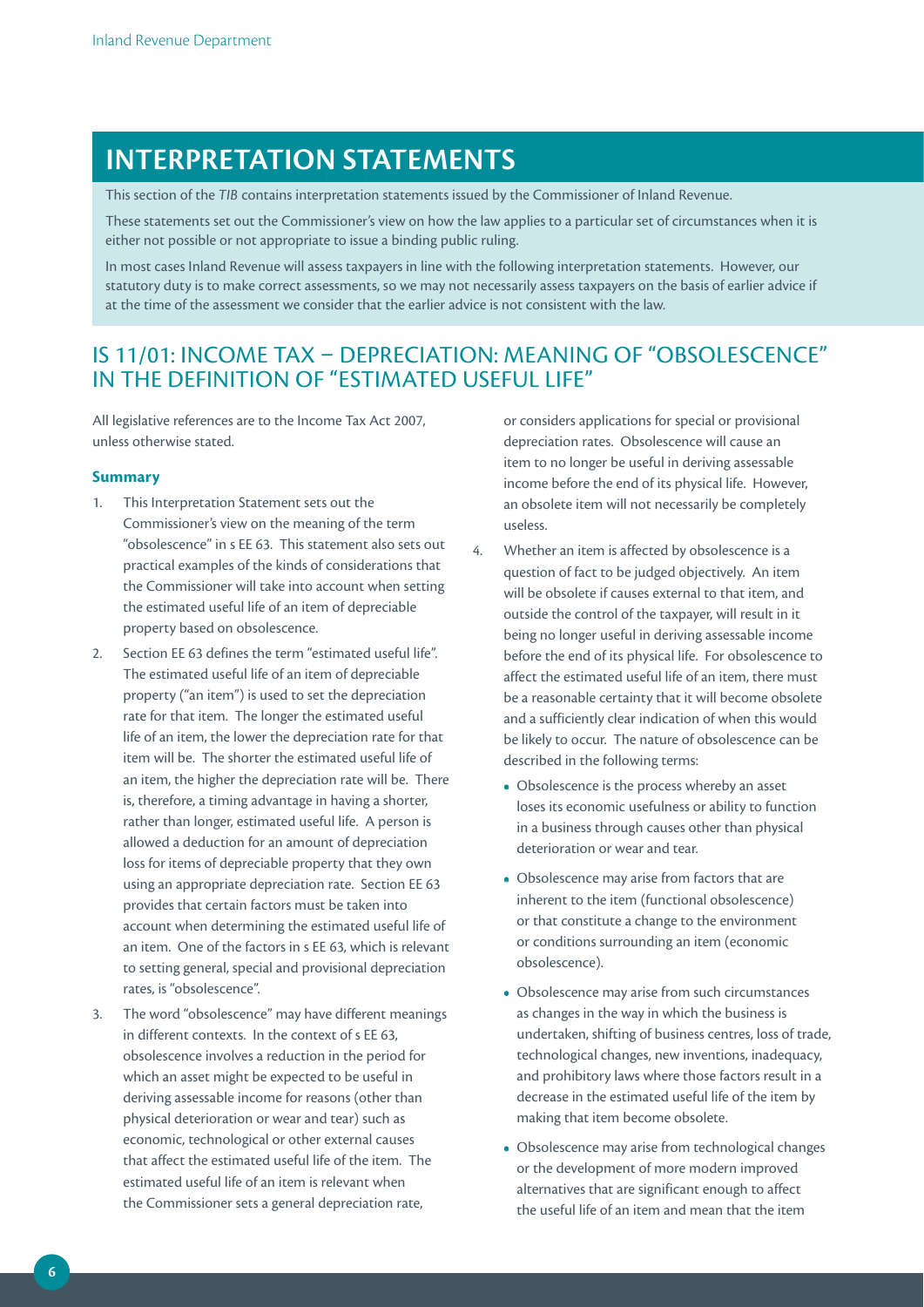has been superseded by improvements. However, obsolescence does not equate to an item simply being suboptimal or there being "better" or more modern alternatives. The difference is that the more modern improved alternatives must be significant enough to affect the estimated useful life of the item.

- 5. Obsolescence is not contributed to by the following:
	- The mere presence of a business failure or market forces of supply and demand that do not impact on the item. For instance, a desire to cease, enhance, or expand business operations will not contribute to obsolescence.
	- The mere fact that an item is abandoned, demolished or scrapped or that there is a decision to do so. The presence and impact of obsolescence must be determined having regard to the status of the item before its abandonment, demolition or scrapping.
	- **•**  The availability of newer or better alternatives, which do not affect the estimated useful life of the item.
- 6. An item can become obsolete in many different ways. Therefore, this statement does not provide an exhaustive list. As stated above, whether an asset is becoming obsolete is a question of fact to be determined objectively. In considering whether an item is affected by obsolescence, in each particular case, the focus is on establishing whether there is a set of considerations that will affect the usefulness of an item or, in other words, the item's estimated useful life.
- 7. Where obsolescence is present, the item will eventually become unsuitable for the purposes of the business, such that the item will no longer contribute to the income-earning process. This requires a reasonable certainty that an item will become obsolete, and a sufficiently clear indication of when this would be likely to occur, for obsolescence to affect the estimated useful life of the item.

### **Analysis**

- 8. This analysis explains the meaning of the word "obsolescence" in s EE 63. The Commissioner must take any obsolescence into account when setting the estimated useful life of an item. This Interpretation Statement analyses the wording and statutory context of s EE 63 and relevant case law.
- 9. The following analysis considers the statutory context of s EE 63 together with the ordinary and commercial meaning of the word "obsolescence" and analyses the

case law on the term "obsolescence". This statement then explains what the Commissioner will take into account when determining whether obsolescence is affecting an item's estimated useful life.

#### *Statutory context for the term "obsolescence" in s EE 63*

- 10. Section DA 1(1) provides that a person is allowed a deduction for an amount of expenditure or loss. However this is only to the extent to which the expenditure or loss is incurred by the person in deriving their assessable or excluded income or both, or in the course of carrying on a business for the purpose of deriving assessable or excluded income or both.
- 11. Generally, a person is not allowed a deduction for a capital item: s DA 2(1). However, s DA 4 overrides s DA 2(1) by expressly providing that a person is allowed a deduction for an amount of depreciation loss.
- 12. Section EE 1 provides that subpart EE quantifies the amount of depreciation loss a person is allowed as a deduction under Part D of the Act. Depreciation loss refers to the amount of depreciation allowable in an income year under s EE 1(2). Section EE 1 also quantifies the amount of depreciation recovery income that is income under Part C. Depreciation recovery income arises when a person disposes of an item of depreciable property.
- 13. In setting a depreciation rate for an item the Commissioner must determine the "estimated useful life" of an item based on the definition of that term in s EE 63. Section EE 63(1) provides the following definition of the term "estimated useful life":

#### **EE 63 Meaning of estimated useful life**

*Meaning for item of depreciable property, except for copyright in sound recording*

- (1) Estimated useful life, for an item of depreciable property, other than a copyright in a sound recording, means the period over which the item might reasonably be expected to be useful in deriving assessable income or carrying on a business for the purpose of deriving assessable income, taking into account—
	- (a) the passage of time, likely wear and tear, exhaustion, and obsolescence; and
	- (b) an assumption of normal and reasonable maintenance.
- 14. The purpose of s EE 63 is to determine the estimated useful life of an item, taking into account the passage of time, likely wear and tear, exhaustion, and obsolescence. The estimated useful life of an item is relevant when the Commissioner sets a general depreciation rate, or considers applications for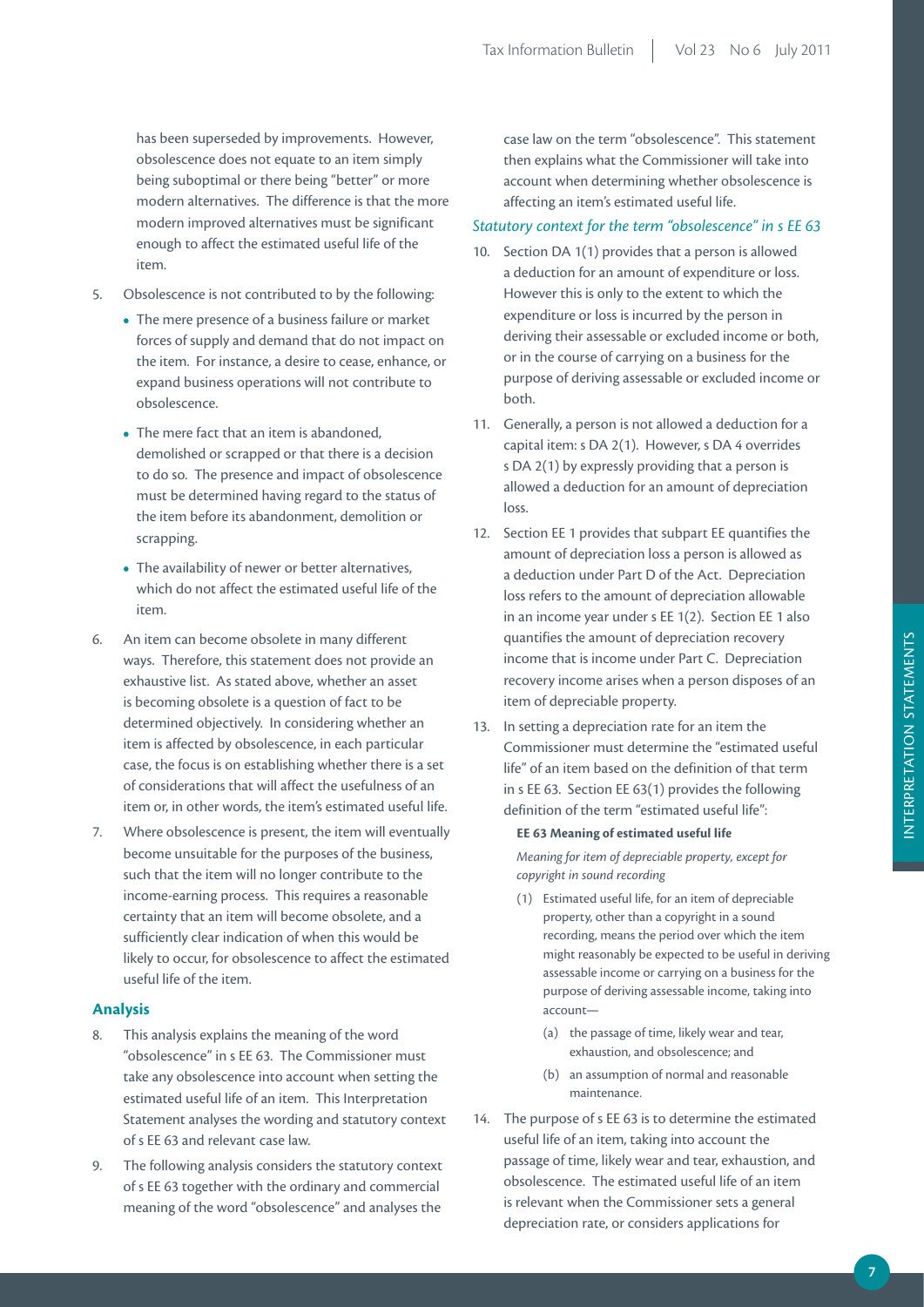special or provisional depreciation rates. A person may apply for a special depreciation rate when the general economic rate for that item is not appropriate. Depending on a taxpayer's particular circumstances, alternatives to applying for a special rate include writing off the item (s EE 39) or disposing of the item and claiming a depreciation loss for the amount by which the consideration is less than the item's adjusted tax value (s EE 48(2)).

- 15. In setting the estimated useful life of an item, the Commissioner must make a reasonable estimate of the period for which an item might be expected to be useful in deriving assessable income. This estimate is based on information available to the Commissioner at the time the rate is set. The longer the estimated useful life of an item, the lower the depreciation rate for that item will be. The shorter the estimated useful life of an item, the higher the depreciation rate will be. There is, therefore, a timing advantage in having a shorter, rather than longer, estimated useful life.
- 16. "Obsolescence" is not defined in the Act. Therefore, it is necessary to interpret the meaning of the term "obsolescence" as it is used in s EE 63. The following analysis considers the ordinary and commercial meaning of the term "obsolescence" and relevant case law.

### *Ordinary meaning of the term "obsolescence"*

17. The *Shorter Oxford Dictionary* (6th ed, Oxford University Press, Oxford, 2007) defines "obsolescence" as:

> **1** The process or state of becoming obsolete or falling into disuse … **b** A diminution in the value or usefulness of consumer goods, machinery, etc., owing to technological advances, changes in demand, etc.

18. In addition, "obsolete" is defined as:

**A** *adjective*. **1** No longer practised or used; going out of use, out of production, or out of date.

**B** *noun*. A thing which is out of date or has fallen into disuse;

19. *Black's Law Dictionary* (8th ed, Thomson West, St Paul, Minnesota, 2004) defines "obsolescence" as:

> **Obsolescence, 1.** The process or state of falling into disuse or becoming obsolete. **2.** A diminution in the value or usefulness of property, esp. as a result of technological advances. For tax purposes, obsolescence is usu. distinguished from physical deterioration. Cl. DEPRECIATION. [Cases: Taxation 348(4).]

**economic obsolescence.** Obsolescence that results from external economic factors, such as decreased demand or changed government regulations. – Also termed external obsolescence. Cf. functional obsolescence.

#### **external obsolescence.** See economic obsolescence

**functional obsolescence.** Obsolescence that results either from inherent deficiencies in the property, such as inadequate equipment or design, or from improvements in the property since its use began. Cf. economic obsolescence.

**planned obsolescence.** A system or policy of deliberately producing consumer goods that will wear out or become outdated after limited use, thus inducing consumers to buy new items more frequently. – Also termed built-in obsolescence.

20. The dictionary meaning of these words indicates that obsolescence involves a reduction in the usefulness (and so the value) of an item for reasons other than physical deterioration or wear and tear. Examples of obsolescence are losses of value or usefulness of an item as a result of inherent deficiencies in that item, rapid technological advances, changes in the demand for products, or changes in government regulation. Obsolescence is also described as a process that suggests items affected by obsolescence will continue to have some utility until they become obsolete. The result is that the item will become obsolete, or fall into disuse, before the end of its physical life.

#### *Commercial meaning of the term "obsolescence"*

- 21. The notion of obsolescence is also frequently referred to in commercial contexts. Again, obsolescence is distinguished from physical deterioration or wear and tear. Often, although not always, the cause of the item becoming obsolete will be external to that item of property, such as economic changes, technological advances and changes in demand that affect the estimated useful life of an item.
- 22. The *Penguin Dictionary of Economics* (7th ed, Penguin Books, London, 2003) defines obsolescence as (at p 281):

A reduction in the useful life of a capital good or consumer durable through economic or technological change or any other external (durable goods) changes, as distinct from physical deterioration in use (depreciation). For example, a new process or machine may be developed that renders existing equipment uneconomic because a firm could significantly reduce its costs by scrapping its existing machinery even though it might still have many years of physical life. Then the old equipment has become obsolescent.

23. The *CCH Macquarie Dictionary of Accounting* (Business ed, CCH Australia, Sydney, 1991) defines obsolescence as:

> Obsolescence – the state of having gone out of use, become out of date, especially as caused by new alternatives being available. An asset (e.g. machinery) may become obsolete when a more cost-effective alternative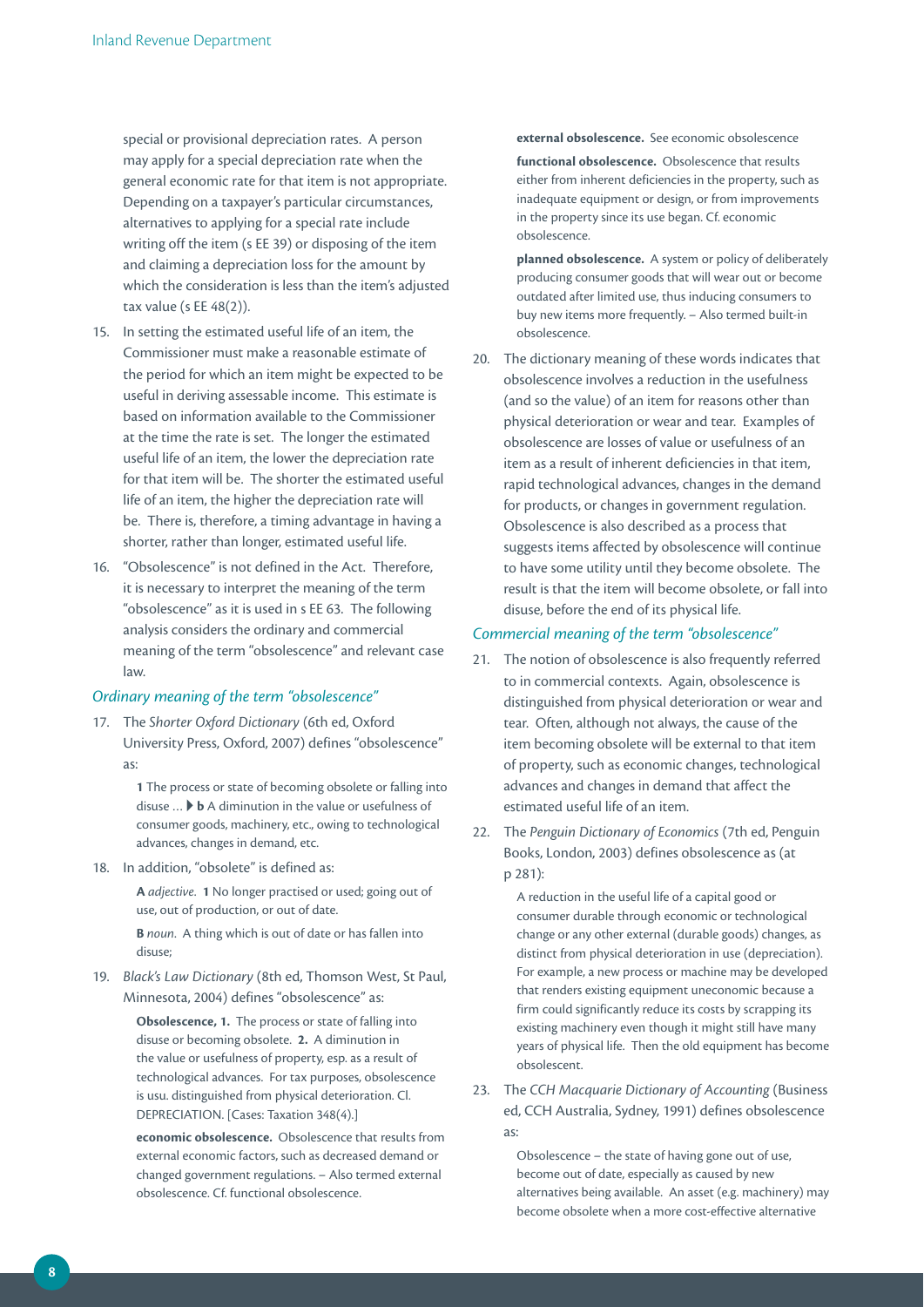appears on the market. Obsolescence is one of the factors which determines the useful life of a non-current asset. It can be hard to predict, as it is closely related to the technological advances and changes in demand.

24. The *Dictionary of Accounting and Finance Terms* (4th ed, Addison Wesley Longman, Auckland, 1996) defines obsolescence as:

> The outdating of a product or process caused by improved alternatives becoming available that will be more costeffective resulting in a decline in the market value of an asset. The decline in market value is unrelated to physical changes in the asset itself. Obsolescence is one of the factors which determines the economic life of a fixed asset, which in turn is one of the elements determining the basis of depreciation charged against the fixed asset.

- 25. These definitions show that obsolescence is a reduction in usefulness due to causes other than physical deterioration or wear and tear, such as economic, technological, or other external causes that affect the estimated useful life of the item.
- 26. The commercial commentaries appear to have extended the meaning of "obsolescence" to situations where an item may lessen in usefulness simply because more efficient alternatives are developed. The Commissioner considers that this expanded commercial definition of obsolescence is not directly applicable to the meaning of "obsolescence" in s EE 63. This is because, in the context of s EE 63, in order for obsolescence to be taken into account, the availability of newer and better alternatives must be significant enough to reduce the estimated useful life of the item. The relevant case law shows that the availability of newer or better alternatives will cause an item to become obsolete only if the item has been "superseded by improvements". In the situation described by the *Penguin Dictionary of Economics* (where an item is scrapped because it is uneconomic) to establish obsolescence for income tax purposes it would be necessary to show that the scrapping of the item is or will be necessary because, for example, new parts are no longer available.

### *Case law*

### *New Zealand case law on obsolescence*

27. The term "obsolescence" in s EE 63 has not been judicially discussed in any New Zealand cases. However, in *Para Handkerchief & Textiles (1964) Ltd v CIR* (1992) 14 NZTC 9,125, the High Court considered the meaning of the phrase "by the fact of the asset becoming obsolete or useless" as it appeared in s 108(1)(b) of the Income Tax Act 1976. Section 108 of the Income Tax Act 1976 was the predecessor to the current depreciation rules and where applicable,

gave the Commissioner the power to allow such deduction as the Commissioner thought just. The High Court determined that the assets owned by the company suffered a reduction in value, not because they had become "obsolete or useless" but because the company could not operate profitably and the assets had to be sold for the best price that could be achieved. The decreased price received was caused, not by the state of the assets, but because of supply and demand.

28. The High Court judgment in *Para Handkerchief* is relevant to determining the meaning of the term "obsolescence" as this case considered the process of an item becoming obsolete. Jaine J stated (at p 9,128):

> The wording of sec 108 is not such that it is necessary to establish that depreciation caused the asset to become "useless" but rather the converse, namely, that an asset has depreciated "by the fact of the asset becoming … useless".

29. Obsolescence can contribute to a reduction in the economic usefulness of property through causes other than physical deterioration. Unlike depreciation as a result of "fair wear and tear", the High Court in *Para Handkerchief* stated that obsolescence is not always as a result of a gradual process (at p 9,128):

> This Court could readily accept that depreciation caused by "fair wear and tear" denotes a gradual process. Similarly depreciation could occur "by the fact of the asset becoming obsolete or useless" where that state has been reached gradually - but that is not necessarily so in relation to obsolescence or uselessness. It is possible to conceive of situations where that state has been caused by rapid technological changes or a particular event or series of events which may occur in a short space of time.

30. In *Para Handkerchief* the relevant items had been disposed of before the taxpayer's claim for obsolescence. Disposal or termination of use is not a requirement in the New Zealand statutory context for the Commissioner to determine whether obsolescence is relevant. Where an item is disposed of or its use is terminated, however, the Commissioner considers that the presence or absence of obsolescence is to be determined before the item is disposed of or its use terminated.

### *Objective test for obsolescence*

31. In *Para Handkerchief* the taxpayer pointed to the United Kingdom High Court of Justice (King's Bench Division) decision in *South Metropolitan Gas Company v Dadd* (1927) 13 TC 205 and submitted that the test for obsolescence should be a subjective test. Jaine J rejected a subjective test for determining if obsolescence was relevant, stating (at p 9,130):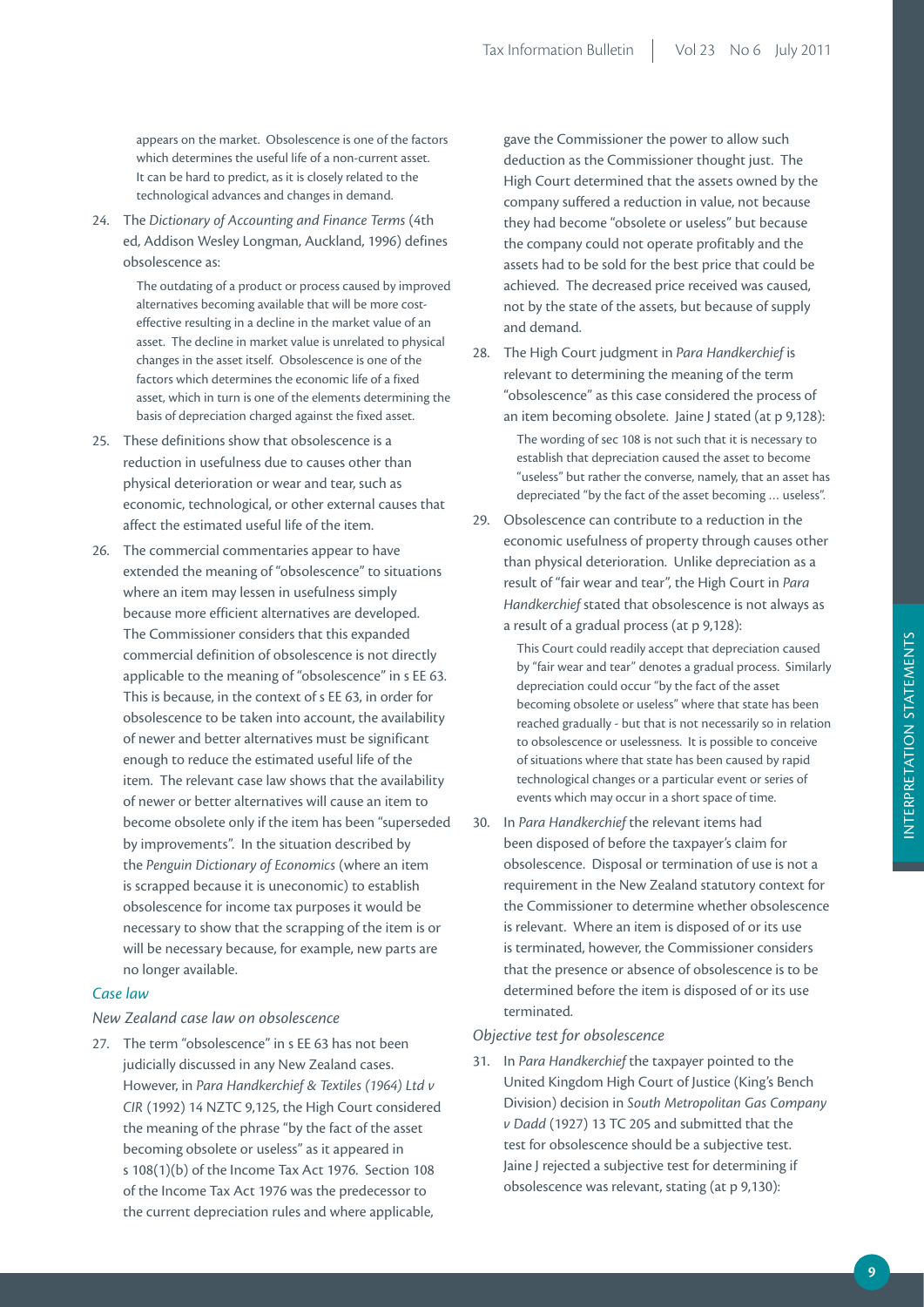But it does not follow from the dictum of Rowlatt J that he was saying that "obsolete" means "obsolete in the hands of or in the opinion of the taxpayer" ie the subjective test urged on this Court by the objector – otherwise S*outh Metropolitan Gas Company v Dadd* would have been decided differently.

Indeed that was recognised by Rowlatt J when he concluded his judgment in this way:

"It is impossible for me to say on the facts here that this ship was, as a matter of fact, obsolete, because, unless I were to say that whenever a man says a thing is obsolete, it is obsolete, I could not decide that, and it is impossible to say that. There is always the possibility ... that the Company here merely wanted something rather better, not because the old thing had been superseded by improvements, but they wanted rather a better ship, because it would suit their purposes better … and I think under those circumstances, it is open to the Commissioners to say the plant has not become obsolete …"

Whether an asset has become "obsolete" or "useless" is a question of fact but it cannot be said that if a taxpayer claims an asset is "obsolete" or "useless" because it either chooses not to use it or cannot use it by reason of business failure then the Commissioner is bound to accept that it is "obsolete" or "useless" within sec 108(1)(b).

32. The objective test for obsolescence means that items a taxpayer considers to be obsolete or less useful to them may not necessarily be affected by obsolescence.

*Presence of obsolescence is a question of fact*

33. In *Para Handkerchief* Jaine J considered *South Metropolitan Gas Company* and the Supreme Court of South Australia decision in *Robertson v Commissioner of Taxes* [1928] SASR 313. Jaine J noted that the statutory regimes considered by those cases were different to that contained in s 108 of the Income Tax Act 1976. This was because the sections considered by those cases related to a situation in which a taxpayer had replaced the item said to have become obsolete and the deduction was allowed only to the extent of the cost of the replaced item after deduction of earlier allowances for fair wear and tear and any sum realised from the sale of that item. This was intended to encourage the purchase of new items. Further, the Australian provision considered in *Robertson* also required the useless state to have resulted from wear and tear, which is not a requirement for obsolescence because wear and tear is provided for separately in s EE 63(1)(a). As stated by Jaine J in *Para Handkerchief,* obsolescence does not require the obsolete state to be reached gradually (like wear and tear). Therefore, the United Kingdom and Australian case law on obsolescence or uselessness must be interpreted with these comments in mind.

- 34. The decision in *South Metropolitan Gas Company* concerned a taxpayer who owned and operated steamships carrying coal. The taxpayer replaced an old steamship with a superior vessel. Rowlatt J upheld the Special Commissioner's decision that obsolescence was not relevant.
- 35. Rowlatt J refused to interfere with the decision of the Special Commissioners that obsolescence was not relevant in this case because obsolescence was a question of degree and so a question of fact (at p 210). Rowlatt J did, however, set out a few general comments on obsolescence, stating that (at p 210):

There is always the possibility – and this is what I think the Commissioners may have thought; so far as I can see, they did think – that the Company here merely wanted something rather better, not because the old thing had been superseded by improvements, but they wanted rather a better ship, because it would suit their purposes better. The old ship and the new ship are both contemporary types of ships as far as that goes, but they wanted rather a better one because they thought it would be more useful for the way they were going to carry on their business, and that is all: and I think under those circumstances, it is open to the Commissioners to say the plant has not become obsolete.

36. By stating that both of the ships were contemporary types of ships, Rowlatt J left open the possibility that technological changes may cause obsolescence and may, objectively, contribute to a decrease in the estimated useful life of the item. In this case, however, the fact that there were more superior vessels (such that replacement made business sense) did not prove that the old ship had been "superseded by improvements". Rowlatt J therefore found that the old ship had not become obsolete.

*Obsolescence must affect the state or nature of the item by decreasing that item's estimated useful life, but obsolescence is not wear and tear*

37. The Commissioner considers that a relevant consideration in deciding whether an item is affected by obsolescence is whether the item will remain adequate for the purpose or function for which it was acquired. If the cause of the claimed obsolescence will result in the item being no longer suitable for the purpose or function for which that item was acquired then it is more likely that the item will be affected by obsolescence. In *South Metropolitan Gas Company* the purpose or function of the taxpayer's steamship remained unchanged from when that steamship was purchased. Therefore, obsolescence was not relevant. Each case must be considered on its own facts to determine whether there has been a decrease in the estimated useful life of an item or whether the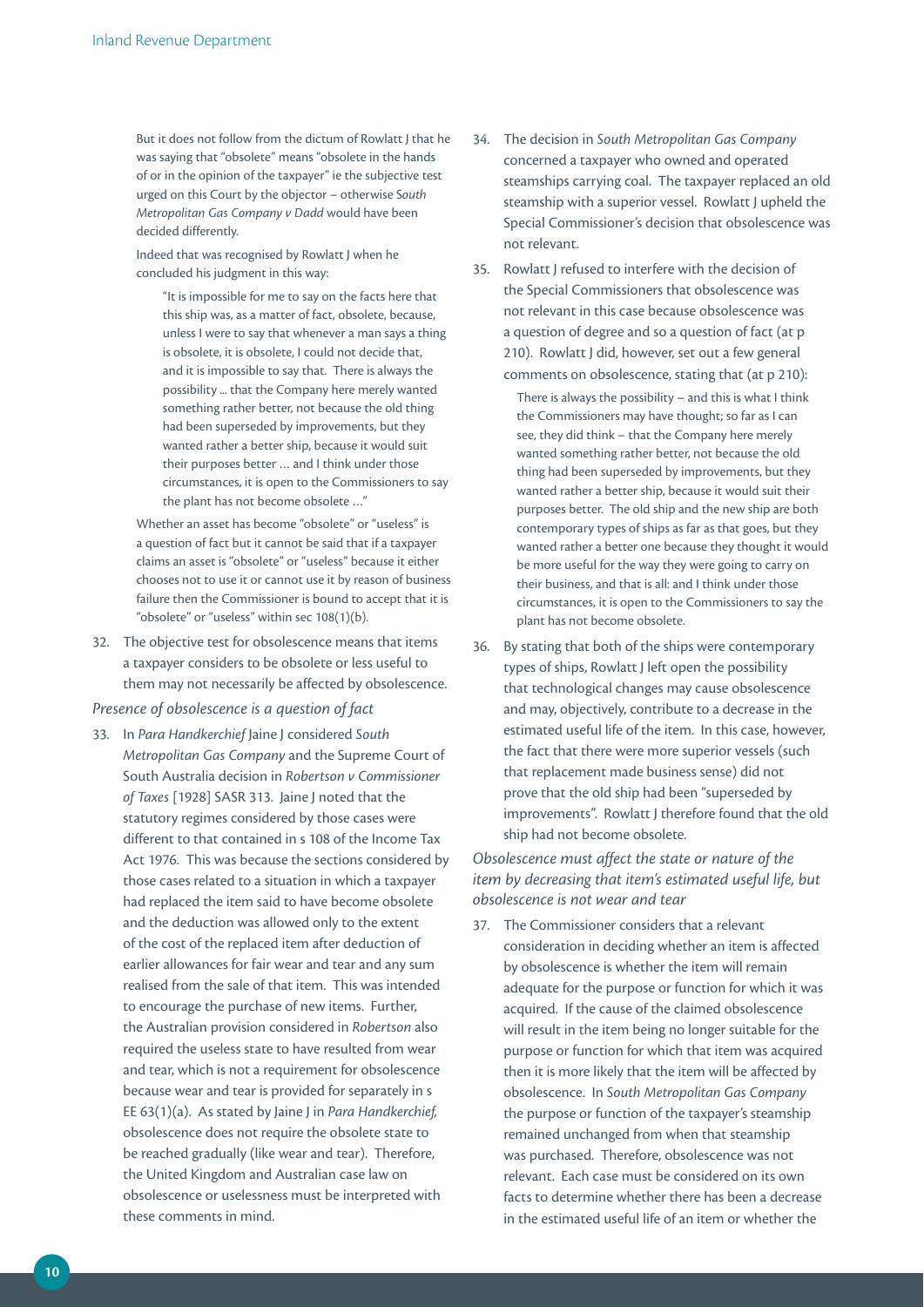decrease is caused by other considerations, such as the taxpayer's desire to increase business.

38. In *Para Handkerchief*, Jaine J stated that the loss in value, caused by an asset becoming obsolete or useless, must be related to the state or nature of the assets (at p 9,129):

> Section 108 was hardly designed to allow an almost complete write-off of near new assets in the first year (when the Commissioner has already allowed standard depreciation for that year) when there can be no suggestion that their income producing capabilities had been affected except by the business failure of the owner brought about by factors unrelated to the state or nature of the assets.

- 39. Therefore, obsolescence must be related to the state or nature of an item by causing a decrease in the estimated useful life of the item. However, that does not require that the item is obsolete or useless to everyone. In both *Para Handkerchief* and *South Metropolitan Gas Company* the items did not suffer from a decrease in their estimated useful life. In *Para Handkerchief* the decrease in value was caused by business failure, and in *South Metropolitan Gas Company* the taxpayer merely wished to replace a steamship with a superior vessel and was therefore not obsolete.
- 40. In *Robertson* the taxpayer claimed deductions for various items of plant purchased to replace items the taxpayer had sold or scrapped or that had become worn out. Murray CJ stated that wear and tear was not the same as obsolescence (at p 318):

Advancing age or obsolescence of the thing it [sic] not "wear and tear" …; and *Earl of Derby v. Aylmer*, [1915] K.B. 374; *London County Council v. Edwards*, (1909) 100 L.T. 444, at p. 446.

41. This conclusion would be the same under s EE 63. This is because the term "wear and tear" and the term "obsolescence" are listed separately as factors that may be used in determining an item's estimated useful life under s EE 63(1)(a). In *Para Handkerchief* Jaine J discussed *Robertson*, stating (at p 9,131):

> The judgments in *Robertson*, and in particular the conclusion that useless means unfit through wear and tear and that the item is *either* incapable of repair *or* in a condition that would lead a reasonable businessman to replace, need to be considered in the context of the particular statutory provisions with which they were dealing.

The indication by *Napier* J that "useless" means "useless for the purposes of the trade or business" cannot be said to mean simply "useless for the purposes of the trade or business of the taxpayer" without further qualification. The provision he was interpreting did not require (as s 108

does) the taxpayer to satisfy the Commissioner that the state of uselessness could not be made good by repair. In that context he appears merely to be saying that if it is commercially expedient to cease using an asset which has suffered from wear and tear for the purposes of the taxpayer's business *and* the taxpayer incurs expense in substituting a new asset, a deduction may be allowed in respect of some part of the cost of the new equipment.

The position was expressed by *Murray* CJ at p 319 in the following way:

"... an implement is 'useless' from wear and tear, within the meaning of the provision, when it has become unfit for the purpose for which it was used and is either incapable of being repaired or is in such a condition that a reasonable businessman would prefer to substitute a new implement rather than incur the cost of repairing the old one."

In the present case there is of course no question of commercial expediency leading to replacement of equipment which had suffered wear and tear but neither could it possibly be said on the facts in the present case that the assets were useless for the purposes of the trade or business carried on by the company. They remained commercially useful as evidenced by the fact that they were used by the purchaser in the operation of the business until fire brought about its conclusion.

42. Obsolescence under s EE 63 does not require that the item cannot be made good by repair. However, s EE 63(1)(b) does provide that in setting an estimated useful life for an item there is an assumption of normal and reasonable maintenance. Unlike the United Kingdom and Australian decisions set out above, however, s EE 63 is not necessarily intended to promote the purchase of new items as s EE 63 does not require that the item be replaced.

#### *United States case law examples of obsolescence*

- 43. There are some United States decisions that consider the meaning of obsolescence in a depreciation context. However, in the United States cases, the taxpayer is generally claiming a deduction for obsolescence at the end of the item's life. This is in contrast to the New Zealand legislation, in which the estimated useful life of an item (taking into account obsolescence) is used to determine an appropriate depreciation rate to be used throughout the life of the item.
- 44. In *Anaconda Company v Property Tax Department of the State of New Mexico* 94 NM 202; 608 P 2d 514 (1979), the Court of Appeals in New Mexico discussed the meaning of the term "obsolescence", stating (at p 207; 519):

**"Obsolescence"** is generally understood to be the process "whereby property, because of causes other than physical deterioration, loses its economic usefulness to the taxpayer" 4 Mertens, Law of Federal Income Taxation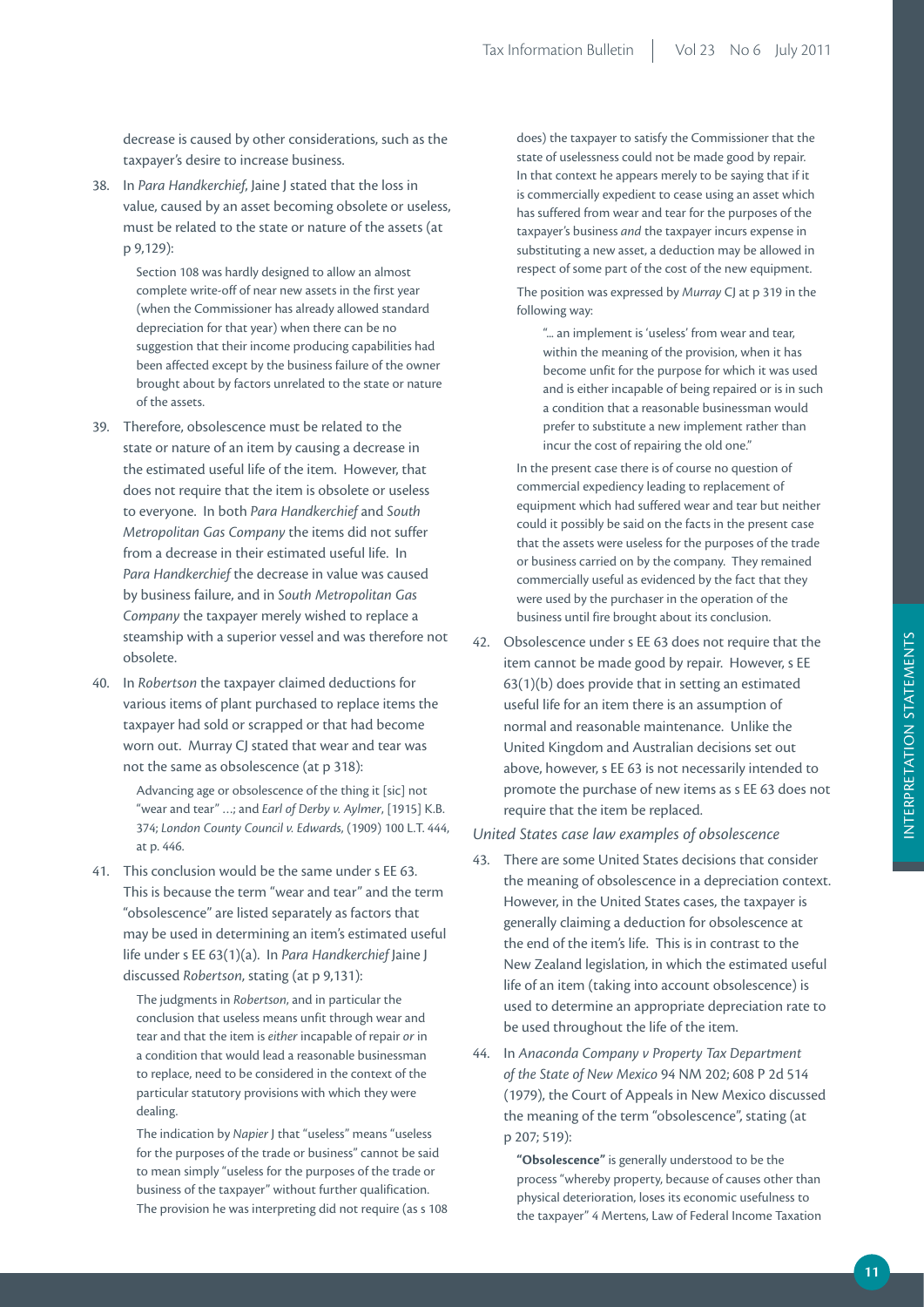s 23.104 (1973). A broader definition was given by the Massachusetts Supreme Court, which stated that **obsolescence** "mean(s) a loss in the service value of a fixed or capital asset which has become useless or inefficient on account of advances in the art, new inventions, inadequacy, the shifting of business centres, the loss of trade or some governmental ruling" *Attorney DJ General v Trustees of Boston Elevated Railway*, 319 Mass. 642, 659, 67 N.E. 2d 676, 688 (1946). Interpreting a federal statute allowing a deduction from **income tax** for **obsolescence**, the United States Court of Claims stated that in order to obtain the deduction the taxpayer must show that the property is being affected by economic conditions that will result in its being abandoned prior to the end of its normal useful life. *S.S. White Dental Manufacturing Company v. United States* 38 F. Supp. 301, 93 Ct. CL.469 cert. denied, 314 U.S. 644, 62 S.Ct. 84, 86 L.Ed. 517 (1941). (Emphasis added.) Yet not every decision to abandon property gives rise to a claim for **obsolescence**. *Real Estate-Land Title & Trust Co. v United States*, 309 U.S. 13, 60 S.Ct. 371, 84 L.Ed. 542 (1940). [Emphasis in original]

- 45. As stated in *Anaconda Company* the item must be affected by economic conditions (for example, advances in the art, new inventions, and inadequacy) that will result in the need to abandon the item before the end of its physical life. Obsolescence may exist where an item becomes outmoded by virtue of more modern improved alternatives that make the item uneconomic or uncompetitive, such that it will eventually be replaced.
- 46. However, obsolescence does not equate to there simply being "better" or more modern alternatives available. Any technological advances or improvements must be significant enough to affect the item's estimated useful life. The item must eventually be "superseded by improvements": *South Metropolitan Gas Company*. This requires a reasonable certainty that the item will become obsolete and a sufficiently clear indication of when this would be likely to occur.
- 47. Some cases make specific reference to two main forms of obsolescence, being "functional" and "economic" obsolescence. An example is set out in the New York Supreme Court, Appellate Division decision in *Piazza v Town Assessor of Town of Porte* 16 AD 2d 863; 228 NYS 2d 397 (1962) (at p 863; 397):

"Functional obsolescence" with respect to valuation of property for taxation is a loss of value brought about by the failure or inability to deliver full service, and includes any loss of value by reason of shortcomings or undesirable features contained within the property itself and is a loss of utility and failure to function due to inadequacies of design and deficiency in the property.

"Economic obsolescence" with respect to valuation of property for taxation is a loss of value brought about by conditions that environ [surround, enclose] a structure such as a declining location or downgrading of a neighbourhood resulting in reduced business volume.

- 48. Functional obsolescence primarily considers factors inherent to items that have an effect on the estimated useful life of that item. Such factors include (but are not limited to) technological changes affecting the ability to use an item. An example of a factor inherent to an item that decreases its estimated useful life is new mobile phone technology where there is no longer a provider of the old technology. Any mobile phone using that technology would be rendered obsolete due to the inability to access service.
- 49. Economic obsolescence primarily considers factors that cause changes to the environment and conditions surrounding an item that have an effect on the estimated useful life of that item. Such factors include (but are not limited to) regulatory or economic changes. For example, government regulation or public taste could change consumer demand for a product produced by an item. As stated above, however, the cause of the obsolescence must objectively contribute to a decrease in the estimated useful life of an item. Economic factors could impact equally on either the supply or demand side of a business. Economic factors (such as supply and demand changes) need careful consideration as a clear link to a decrease in the estimated useful life of an item must be established. This is because, as stated by Jaine J in *Para Handkerchief*, obsolescence is not relevant where the cause of a decrease in value is unrelated to the state or nature of the actual items.
- 50. The Commissioner considers that an example of economic obsolescence is the depletion of available raw materials that an item relies on to produce income. This is because a lack of raw materials for a machine contributes to the reduced usefulness of that item. In *Anaconda Company* the taxpayer, relying on a valuation report, argued that its uranium supply would be depleted in eight years. However, the claim that the uranium supply would be depleted within eight years was disproved because contrary evidence was called that indicated there was another 11.2 million tonnes of uranium in the area (this information came from a merger report between the taxpayer and another company) and the price of uranium ore was rising. The taxpayer also argued that one of its uranium ore mills was less productive than other independent mills. The taxpayer produced evidence showing that its mill had an 89.2% recovery rate whereas other mills had a 90.9% recovery rate. This evidence was not considered sufficient to overturn the trial court's factual findings that obsolescence was not present in this case.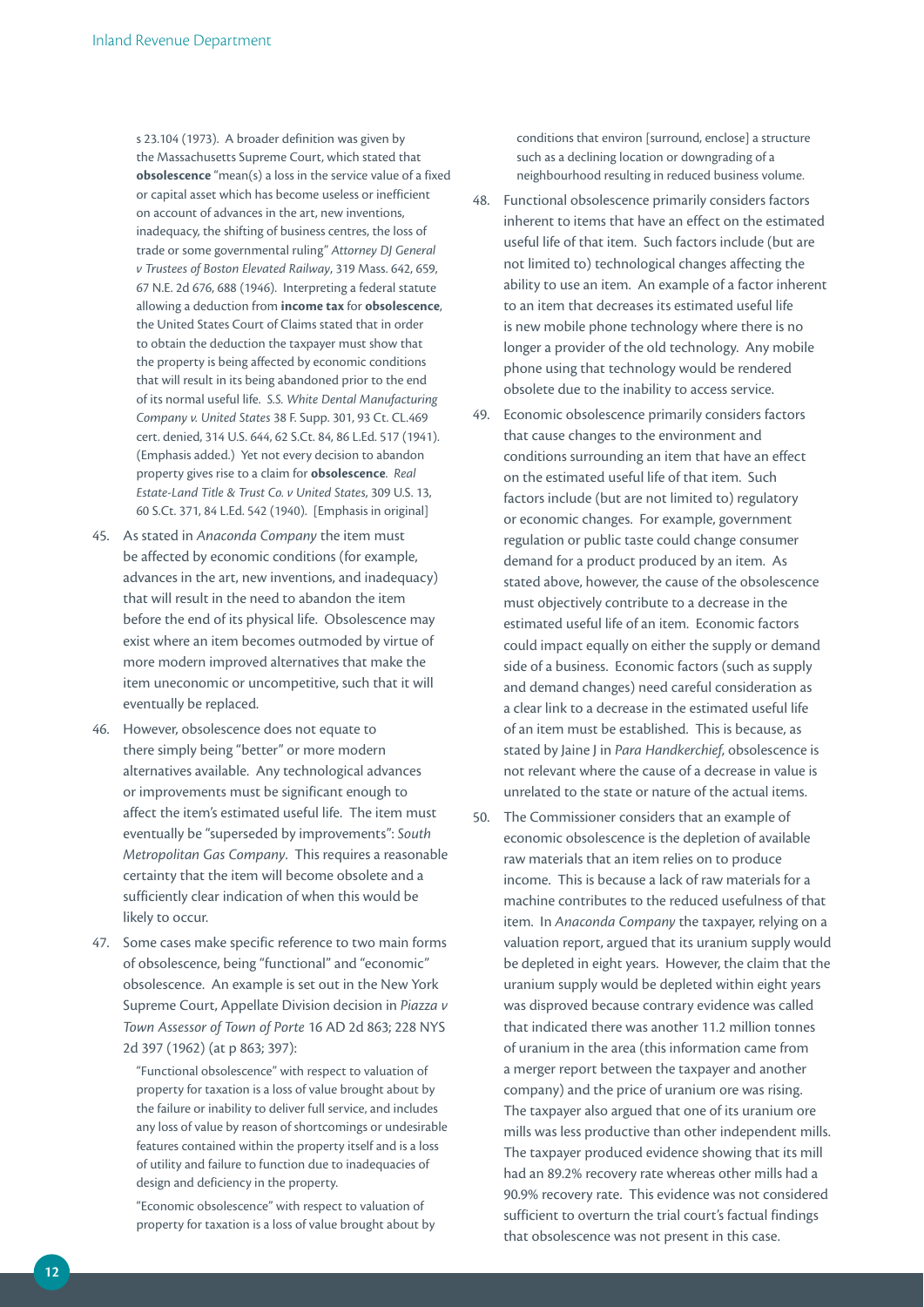- 51. In *Piazza* the New York Supreme Court referred to an argument, by the taxpayer, that economic obsolescence was present because the taxpayer's hospital was in a rural area where an industrial plant had closed, resulting in low business volume. The taxpayer argued that the hospital could not be operated at a profit. The court stated that the taxpayer had failed to produce evidence in support of this argument. However, the High Court decision in *Para Handkerchief* shows that business failure that does not affect the items, is not sufficient for obsolescence to be relevant. This is because the cause of the obsolescence must be objectively shown to affect the estimated useful life of an item.
- 52. The United States Supreme Court considered the meaning of the term "obsolescence" in *Real Estate-Land Title & Trust Co v United States* 309 US 13 (1940), stating (at p 16):

This Court, without undertaking a comprehensive definition, has held that obsolescence for purposes of the revenue acts 'may arise from changes in the art, shifting of business centers, loss of trade, inadequacy, supersession, prohibitory laws, and other things which, apart from physical deterioration, operate to cause elements or the plant as a whole to suffer diminution in value' … Such specific examples illustrate the type of "economic conditions" whose effect on physical property is recognized as obsolescence by the Treasury Regulations. Others could be mentioned which similarly cause or contribute to the relentless march of physical property to the junk pile. But in general, obsolescence under the Act connotes functional depreciation, as it does in accounting and engineering terminology. More than use or disuse is necessary to establish it. To be sure, reasons of economy may cause a management to discard a title plant [Facilities – records, equipment, fixtures, and personnel – required to function as a title insurance operation] either where it has become outmoded by improved devices or where it is acquired as a duplicate and therefore is useless. **But not every decision of management to abandon facilities or to discontinue their use gives rise to a claim for obsolescence. For obsolescence under the Act requires that the operative cause of the present or growing uselessness arise from external forces which make it desirable or imperative that the property be replaced.** What those operative causes may be will be dependent on a wide variety of factual situations. "New and modern methods" appear to have been one of the real causes of abandonment of the title plant in *Crooks v. Kansas City Title & Trust Co* … Suffice it hereto say that no such external causes are present, for the record shows little more than the desire of a management to eliminate one plant which was a needless duplication of another but which functionally was adequate. The fact that fewer employees were required to operate the one retained than the one discarded is inconclusive here. For

this is not the case of acquisition of a new plant to take the place of one outmoded or less efficient. Rather the conclusion is irresistible that the plant was discarded only as a proximate result of petitioner's voluntary action in acquiring excess capacity.

[Emphasis added]

- 53. The term "external forces" was used in *Real Estate-Land Title & Trust Co* to refer to the fact that the causes of the obsolescence must be outside the control of the taxpayer (external forces could result in functional obsolescence or economic obsolescence). This means obsolescence does not hinge on the decisions of management that a particular item be abandoned or its use terminated. Therefore, the presence of obsolescence is judged objectively before disposing of the item. The decision in *Real Estate-Land Title & Trust Co* further shows that the external forces cannot merely be the expansion of the business or the desire to expand the business. This is because the expansion of the business or the desire to expand the business, by itself, does not affect the estimated useful life of an item.
- 54. In the United States Court of Federal Claims decision in *SS White Dental Manufacturing Company v United States* 38 F Supp 301 (1941) the taxpayer consolidated its operations to one of its three manufacturing plants for cost-saving reasons. One of the plants was effectively abandoned, and the taxpayer claimed an allowance for "extraordinary obsolescence". The Court of Claims noted (at p 304):

The facts clearly indicate that the underlying reason for the abandonment and disposition of the Northwood plant was to save the extra operating costs of maintaining the two plants. The ultimate purpose, as disclosed by the minutes of the directors' meeting and by testimony, was to abandon the third plant also and to consolidate the entire operation at the headquarters plant at Staten Island.

The Northwood plant was adequate. It was located in a desirable industrial centre. It was easily accessible for all purposes. It was in good condition and satisfactory in operation. The primary reason for the decision to consolidate the two plants at Staten Island was that the current expenses of operation could be reduced thereby.

#### And later (at p 306):

There is no evidence that any of the buildings were in other than first-class condition. On the contrary, the appraiser's report shows them in good condition.

We find that the evidence fails to show that the physical plant in Northwood on April 1, 1936, was on the way to becoming obsolete. Under the facts as disclosed by the evidence the plaintiff is not entitled to recover on the grounds of obsolescence.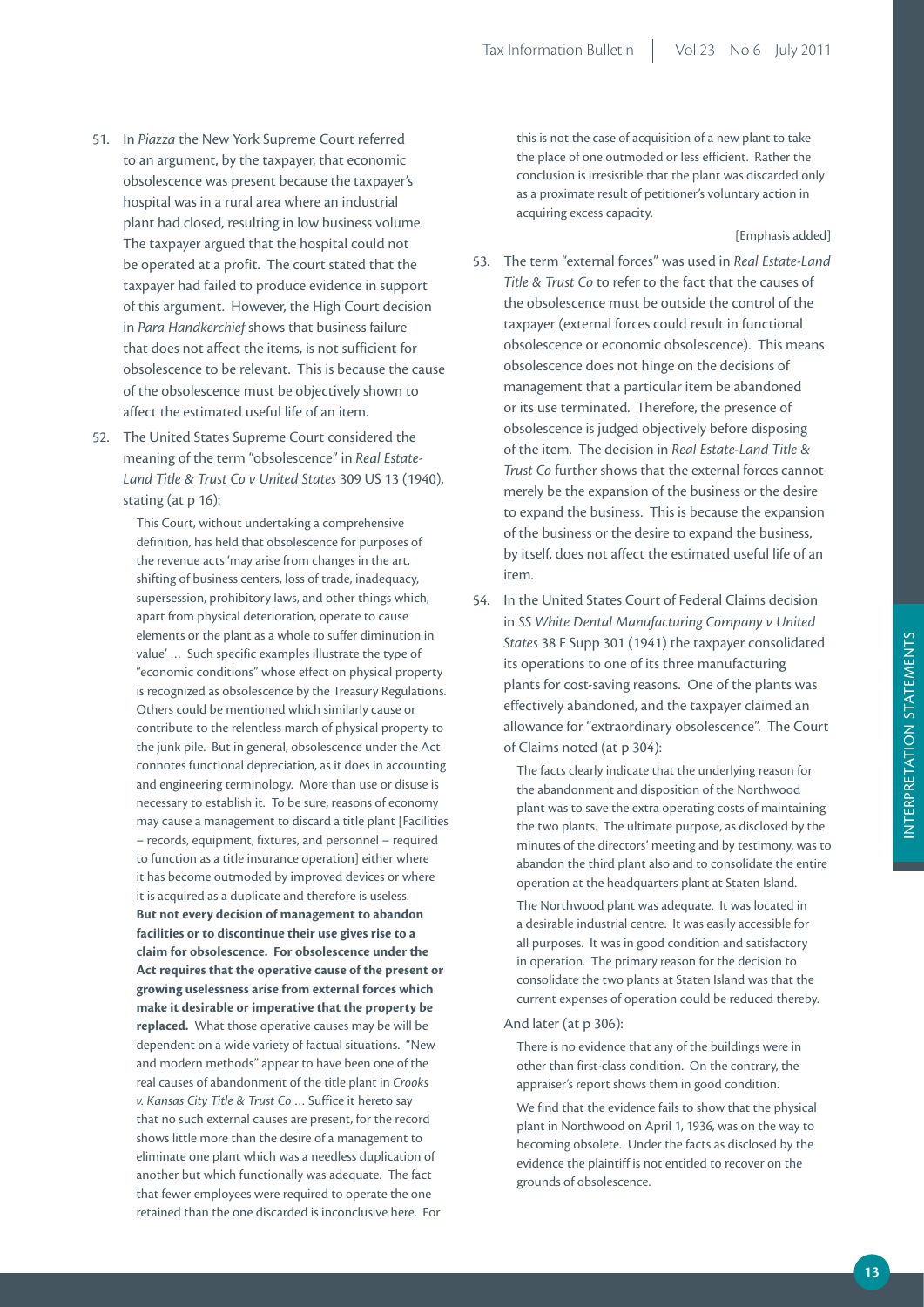55. An important point in the above extract from *White Dental* is that making a business more efficient by abandoning an item does not necessarily mean the item is affected by obsolescence. Similarly, an item is not necessarily obsolete simply because the item is of no further use to a particular taxpayer in deriving their assessable income. This is because the decrease in utility must relate to the item itself by objectively causing a decrease in the estimated useful life of that item. In this case the estimated useful life of the plant was unchanged and the taxpayer merely wished to consolidate its operations to save costs. Although *White Dental* involved consolidating business premises, the Commissioner also considers that the growth of a business, which reduces the utility of an item, does not, in itself, establish that an item is becoming obsolete.

### *What the Commissioner takes into account when considering whether an item is affected by obsolescence*

- 56. In the context of s EE 63, obsolescence involves a reduction in the period for which an asset might be expected to be useful in deriving assessable income for reasons (other than physical deterioration or wear and tear) such as economic, technological or other external causes that affect the estimated useful life of the item. The tests for obsolescence are the same regardless of whether the Commissioner is setting a general, special or provisional depreciation rate. However, there may be differences in the types of information available to the Commissioner to determine whether an item is affected by obsolescence. For example, when the Commissioner is considering an application for a special depreciation rate, the Commissioner would have information about the particular circumstances relating to the taxpayer's item. Whereas, in setting a general rate, the Commissioner takes into account information generic to the class of item.
- 57. The cases discussed above show that determining whether an item is affected by obsolescence is a question of fact to be judged objectively. The cause of any obsolescence will be outside the control of the taxpayer and may arise from factors that are inherent to the item (functional obsolescence) or that constitute a change to the environment or conditions surrounding an item (economic obsolescence).
- 58. There are many different causes of obsolescence and this statement does not provide an exhaustive list. However, the Commissioner considers that the following are examples of external causes that may result in an item becoming obsolete:
- prohibitory laws or regulatory changes that affect the useful life of the item in deriving assessable income;
- technological changes or the development of more modern improved alternatives that are significant enough to affect the useful life of the item and mean that the item has been superseded by improvements;
- **•**  changes in consumer tastes and public opinion, in relation to products produced by the item, such that the item will no longer be useful in deriving assessable income;
- changes in the art or, in other words, changes in the way in which a business or a type of business is undertaken, such that the item's estimated useful life is decreased;
- depletion of raw materials on which the item is reliant to produce income;
- the item causes reduced ability or failure to continue business at previous levels such that the item will no longer be useful in deriving assessable income.
- 59. An item may become obsolete when it is superseded by improvements. However, obsolescence does not equate to an item simply being suboptimal or there being "better" or more modern alternatives. The difference is that the more modern improved alternatives must be significant enough to affect the estimated useful life of the item. Examples of situations where the items remained suitable for their original use or purpose are the assets in *Para Handkerchief*, the steamship in *South Metropolitan Gas Company* and the surplus Northwood industrial plant in *White Dental*.
- 60. As discussed above, obsolescence is the process of becoming obsolete. However, it may not always be a gradual process. When the Commissioner sets the estimated useful life for an item of depreciable property any reasonably predictable obsolescence will be taken into account at that time. For obsolescence to be taken into account, the estimated useful life of the item must have decreased. As the obsolescence of an item is a question of fact, other considerations similar to those set out above may also be relevant.
- 61. The Commissioner considers, however, that the following considerations, by themselves, will not establish whether a decrease in the estimated useful life of an item is as a result of obsolescence:
	- **•**  demolition, scrapping or abandonment of the item, or a decision to do so;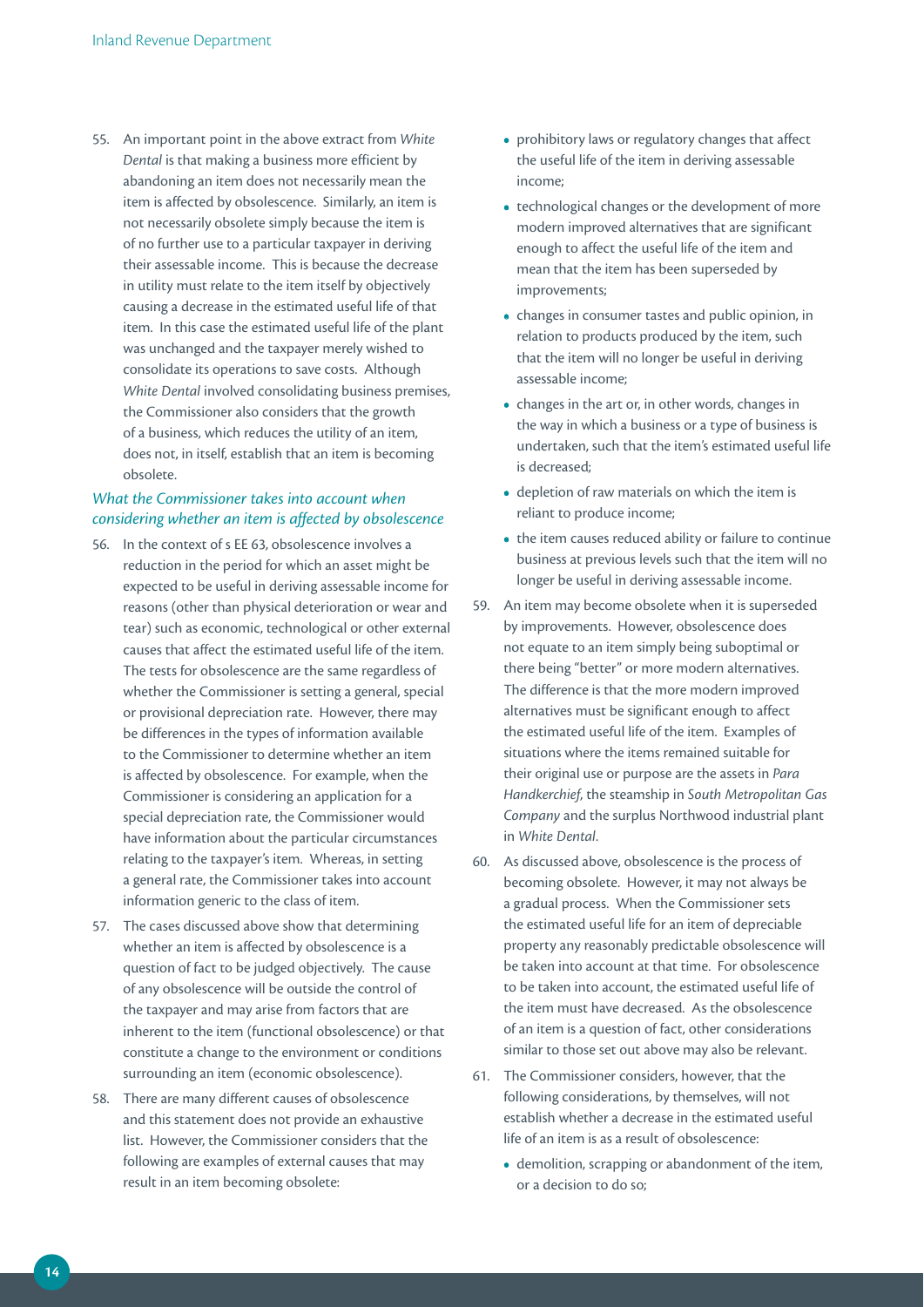- **•**  a decision of management to discontinue the use of an item;
- the availability of newer or better alternatives:
- market forces of supply and demand;
- a desire to enhance or expand business operations;
- **•**  the likelihood of business failure.

### **Examples**

- 62. The following examples illustrate the principles outlined in this Interpretation Statement. They are therefore only a guide. Whether obsolescence may be taken into account in determining the estimated useful life of an item of depreciable property will depend on the facts of each case.
- 63. The first five examples consider situations in which an event has occurred (other than physical wear and tear) that may have changed the estimated useful life of the item. The examples then consider whether that event has reduced the original estimated useful life of the depreciable property. The sixth example shows how the Commissioner will take obsolescence into account when setting a general rate.

### **Example 1**

- 64. The Government contracts A Ltd to provide security at New Zealand's international airports. To provide this service, A Ltd has purchased equipment to scan passengers and their baggage.
- 65. As a result of world events, the governments around the world have updated their security regulations to require more rigorous screening of passengers and baggage at international airports. As a result of these new security regulations, the New Zealand Government passes legislation to comply with the new international standards. To comply with the legislation, A Ltd must replace all of its existing equipment with new equipment within the next two years. The equipment is incapable of being used for any other purpose.
- 66. The result of the new legislation is that the equipment will become obsolete at the end of the two-year period and must be replaced. Therefore the current depreciation rate for A Ltd's depreciable property may no longer be appropriate and A Ltd may wish to apply to the Commissioner for a depreciation determination setting new depreciation rates for its equipment.

### **Example 2**

- 67. B Ltd owns and operates a business producing aluminium. The manufacture of aluminium requires specialist machinery that depends on aluminium ore. New research suggests the amount of aluminium ore available in the country is decreasing faster than was previously estimated. It is not feasible to import aluminium ore. B Ltd's specialist machinery is also not capable of running on any input other than aluminium ore.
- 68. Once the supplies of aluminium ore have run out, B Ltd's machine will become obsolete. Because the supply of aluminium ore is now decreasing faster than it was initially estimated, the estimated useful life of the plant has decreased and the applicable rates of depreciation (if any) on B Ltd's plant may no longer be appropriate. Therefore, obsolescence will be relevant when setting any applicable depreciation rate for B Ltd's plant.

#### **Example 3**

- 69. C Ltd owns and operates an eye clinic specialising in refractive surgery for correcting myopia, hyperopia, and astigmatism. New technological developments result in a new type of refractive surgery, which requires new machinery. The existing machinery remains adequate for the job for which it was acquired, but C Ltd has had a dramatic decrease in the number of customers because the public now demand surgery using the new machinery. This increase in demand is the result of media coverage highlighting the improvements in the new type of refractive surgery.
- 70. The Commissioner considers that this is an example of consumer preferences causing C Ltd's machine to become obsolete. This means the applicable rates of depreciation on C Ltd's machinery may no longer be appropriate. Therefore, C Ltd may wish to apply to the Commissioner for a depreciation determination setting new depreciation rates for its machinery.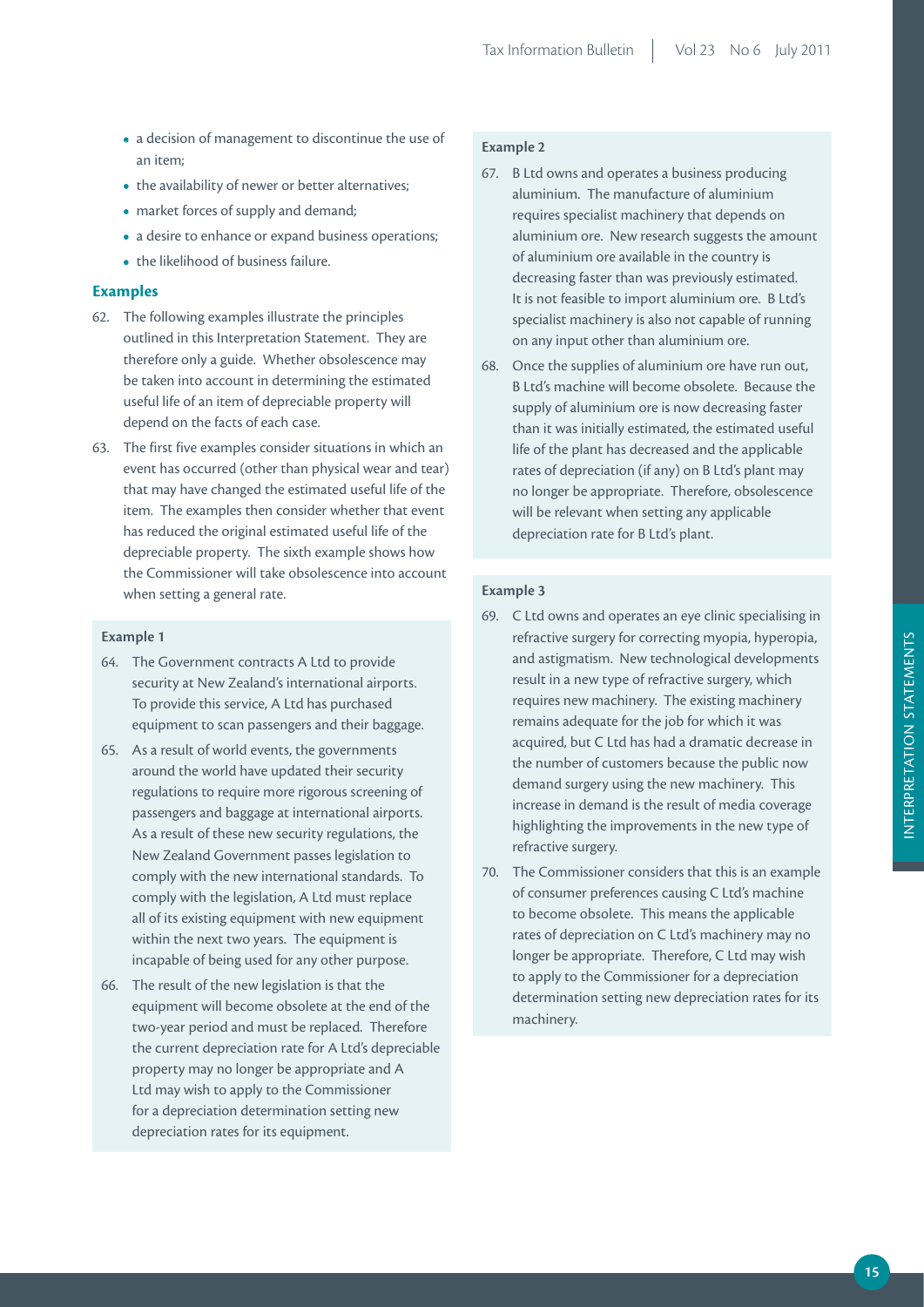#### **Example 4**

- 71. D Ltd owns and operates a small winery business. D Ltd's wine is very popular, so the owners wish to expand the business. D Ltd gains consent to undertake a total redevelopment and expansion of the winery, complete with much larger wine vats, so production can be increased.
- 72. D Ltd argues that the current winery is now obsolete because the market for wine has changed and it can no longer produce enough wine to keep up with customer orders. D Ltd also argues that if it did not expand, its customers might lose interest in its product. For this reason D Ltd considers that the previous depreciable property used by the winery (for example, the smaller wine vats) has been affected by obsolescence.
- 73. The decision by D Ltd to expand the winery is a result of D Ltd's desire to expand its business or, in other words, because of the increased demand for D Ltd's product. The change in customer preferences and expectations did not have any impact on the estimated useful life of any of D Ltd's depreciable property used before the redevelopment and expansion of the winery (for example, the smaller wine vats). This is because the wine-making equipment used before the redevelopment remains able to undertake the function for which that equipment was designed. Therefore, none of the winery's depreciable property has been affected by a change in circumstances leading to a decrease in the estimated useful life of that depreciable property. Therefore, the current depreciation rates for D Ltd's depreciable property remain appropriate.

#### **Example 5**

74. E Ltd owns and operates a business renting buses to the public. Some of E Ltd's buses have diesel engines, and those buses are all five years old with an estimated useful life of another seven years. New research shows that these types of diesel engines in buses, when they are over 10 years old, are extremely harmful to the environment. As a result, the Government decides to pass new environmental emissions laws for buses with this type of engine over 10 years old. These new laws mean E Ltd's buses with diesel engines that are over 10 years old are not allowed to be registered to be driven on the road.

75. The effect of the new law is that the estimated useful life of these diesel engine buses of E Ltd has been decreased from 12 years to 10 years. The Commissioner considers that this is an example of economic obsolescence, such that the applicable rate of depreciation on E Ltd's buses with this type of engine may no longer be appropriate. Therefore, E Ltd may wish to apply to the Commissioner for a depreciation determination setting new depreciation rates for these buses.

#### **Example 6**

- 76. The Commissioner is considering setting a general economic depreciation rate for game consoles with hard drives. Game consoles are basically computers that are specifically designed to be used to play video games. These items are used in a number of different types of businesses such as hotels and short-term hire companies.
- 77. Game consoles are subject to technological change and are regularly superseded by improvements in later generation models. Often games for later models cannot be played on earlier models. In addition, there is evidence that consumer demand means that earlier generation consoles cannot be hired out. It is accepted that the useful life of the consoles would be significantly shorter than their physical life due to technological change and consumer demand. The Commissioner therefore considers that video game consoles will be affected by obsolescence and their estimate useful life would be reduced accordingly. In setting the final estimated useful life, in addition to obsolescence there may be other factors to take into account such as wear and tear.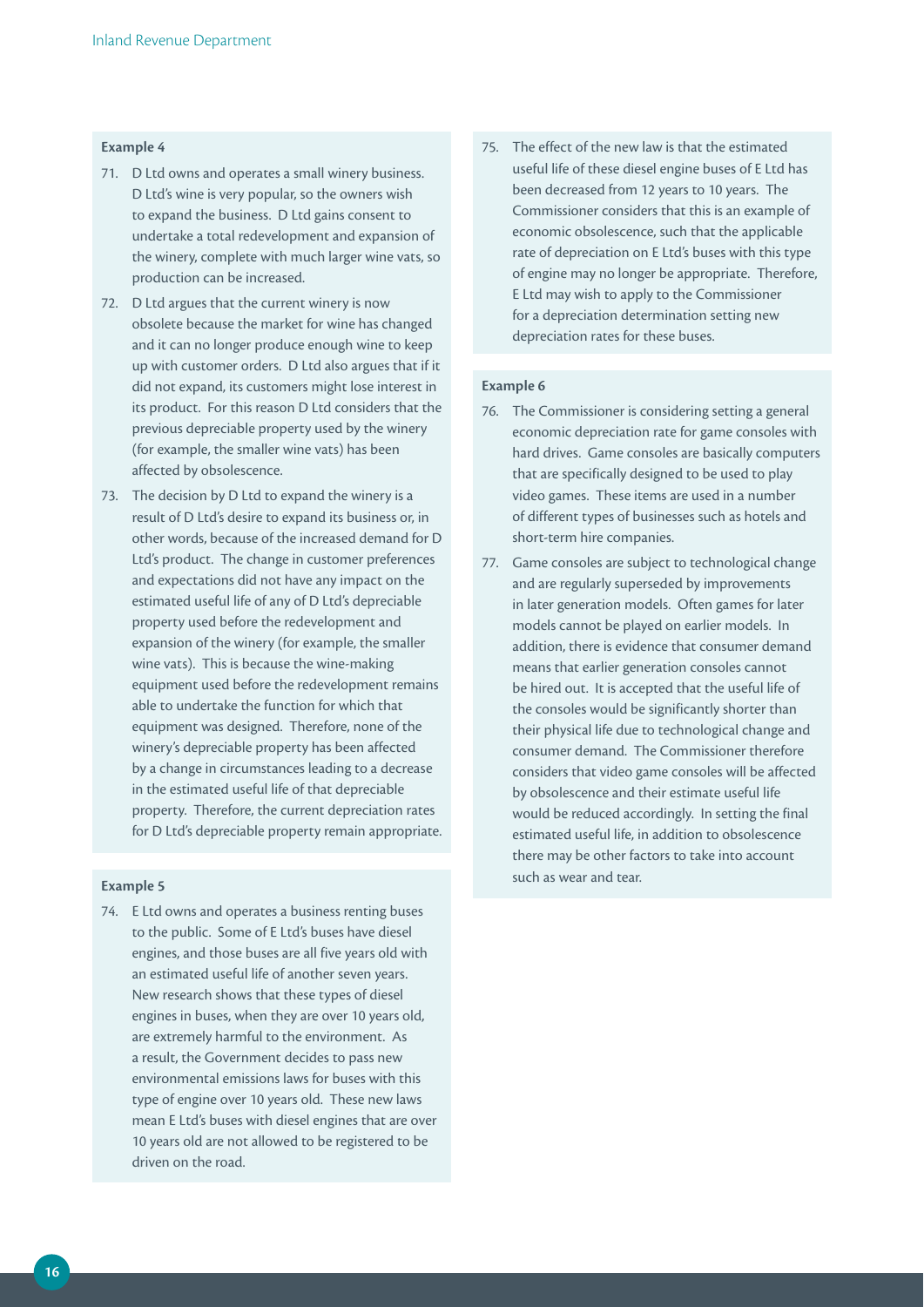# **NEW LEGISLATION**

### TAXATION (CANTERBURY EARTHQUAKE MEASURES) ACT 2011

The Taxation (Canterbury Earthquake Measures) Bill was introduced into Parliament on 4 May 2011 and contained measures to deal with taxation issues arising from the earthquakes that occurred on 4 September 2010 and 22 February 2011 in the Canterbury region. The bill was passed under urgency on 19 May 2011, with the resulting Act receiving Royal assent on 24 May 2011.

The new Act amends the Income Tax Act 2007, Tax Administration Act 1994, Estate and Gift Duties Act 1968 and the Taxation (Budget Measures) Act 2010.

### **TAX RELIEF FOR EMPLOYERS' WELFARE CONTRIBUTIONS TO EMPLOYEES**

*Sections CZ 23, CZ 24 and YA 1 of the Income Tax Act 2007*

Changes included in the Taxation (Canterbury Earthquake Measures) Act 2011 provide an exemption for certain welfare contributions made by an employer to employees as a result of the two major Canterbury earthquakes. The exemption may be applied to:

- **•**  accommodation;
- **•**  "sundry" fringe benefits when the employer cannot reasonably estimate which employees received which benefits; and
- the first \$3,200 per earthquake of monetary remuneration and fringe benefits of the kind where the employer can reasonably be expected to know which employees received which benefits.

### **Background**

Under existing tax law (with a few limited exclusions), payments made from an employer to an employee and fringe benefits provided to an employee are taxable, either as monetary remuneration or by way of fringe benefit tax (FBT).

Following the major Christchurch earthquakes of 4 September 2010 and 22 February 2011, a number of employers made ex gratia welfare contributions of cash or benefits to their earthquake-affected employees. Several requests were made asking that these contributions not be subject to taxation.

On 28 March 2011, the Minister of Finance and the Minister of Revenue released details of changes to tax legislation agreed to by Cabinet, including three inter-linked tax exemptions for employers and their employees for earthquake-related employer welfare contributions.

### **Key features**

#### *Income tax exemption*

New section CZ 23 of the Income Tax Act 2007 provides that income (which could include accommodation benefits) derived by an employee from an employer is exempt income if:

- it was provided by the employer for the purpose of relief of employees from the adverse effects of the Canterbury earthquakes of 4 September 2010 or 22 February 2011, as defined in section 4 of the Canterbury Earthquake Recovery Act 2011;
- it would otherwise have been taxable income:
- it was derived in the eight weeks after each of these earthquakes;
- **•**  it was not paid as a substitute for wages or salary;
- the amount provided does not depend on the seniority of the employee;
- the employee is associated with the employer, it was also available to an unrelated full-time employee; and
- the employer elects to treat the income as being exempt income of the employee.

### *Extent of the exemption*

All accommodation benefits defined in section CE 1(2) (Amounts derived in connection with employment) are exempt.

In relation to each of the two major earthquakes, the first \$3,200 paid to each employee, other than accommodation benefits, is also exempt.

### *Fringe benefit tax exemption*

New section CZ 24 of the Income Tax Act 2007 provides that benefits received by an employee from an employer are exempt from FBT if:

- **•**  it was provided by the employer to employees for the purpose of relief of employees from the adverse effects of the Canterbury earthquakes of 4 September 2010 or 22 February 2011, as defined in section 4 of the Canterbury Earthquake Recovery Act 2011;
- it would otherwise have been a fringe benefit;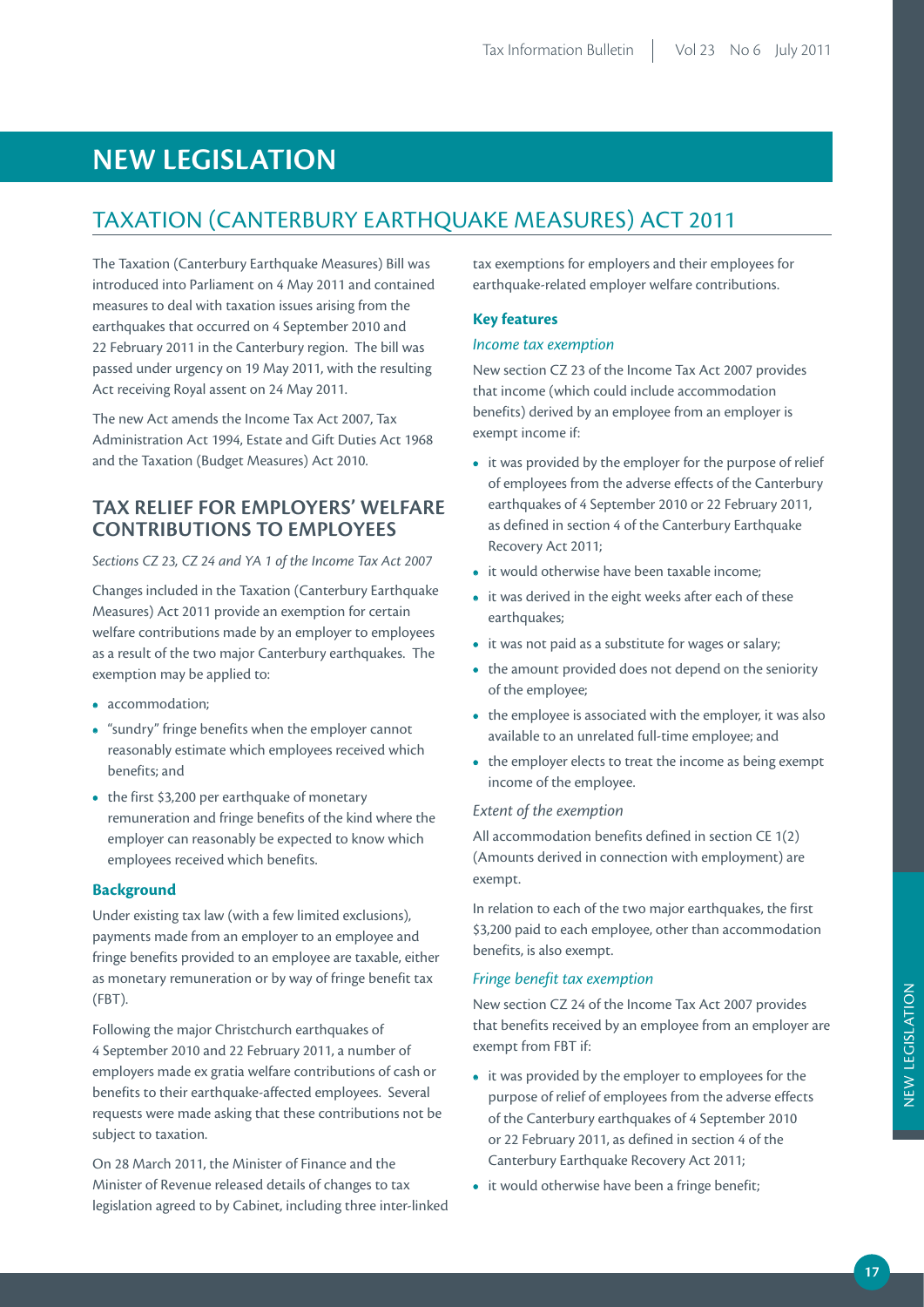- it was received by the employee in the eight weeks after each of these earthquakes;
- it was not provided in substitution for wages and salary;
- its provision and amount does not depend on the seniority of the employee;
- the employee is associated with the employer, it was also available to an unrelated full-time employee; and
- the employer elects to treat the benefit as not being a taxable benefit.

#### *Extent of the exemption*

All "sundry benefits" are exempt, for example, benefits that were provided at a drop-in centre. Often, if not always in this case, an employer would have no idea which employee had received what benefits. Accordingly, if the employer cannot estimate the value of these benefits provided to each employee, they are treated as exempt.

If the employer can estimate the value of a benefit that an employee has received in relation to one of the two earthquakes, it will be exempt FBT to the extent that the \$3,200 employee exemption for that earthquake has not been used to exempt employee income.

### *The election*

The employer makes the elections by taking or amending a filing position.

### **Application date**

These amendments are treated as coming into force on 4 September 2010.

### **WORKING FOR FAMILIES: FAMILY SCHEME INCOME – "OTHER PAYMENT" CATEGORY**

*Section MB 13 of the Income Tax 2007 and section 91AAS of the Tax Administration Act 1994*

The "other payments" category in the definition of "family scheme income" has been amended to ensure payments given to support people affected by events such as the Canterbury earthquakes in September 2010 and February 2011, and other similar events in the future, are excluded from the definition of family scheme income for up to 12 months.

### **Background**

The Taxation (GST and Remedial Matters) Act 2010 introduced a more comprehensive definition of "family scheme income". This new definition of family scheme income applies for Working for Families (WFF) tax credits, and community services cards for those with dependent children, from 1 April 2011. The definition will also be used

for student allowance parental income test purposes when the necessary regulations are made

People adversely affected by the Canterbury earthquakes have received payments from relatives and employers to help them to recover from the earthquakes, replace damaged items and meet everyday living expenses. Under the new definition of family scheme income, these payments could be potentially included in family scheme income, affecting the recipient's entitlements to various benefits, including WFF tax credits.

### **Key features**

The Taxation (Canterbury Earthquake Measures) Act 2011 allows for payments given to support people adversely affected by the Canterbury earthquakes, and similar events in the future, to be excluded from the definition of family scheme income.

Section MB 13(2) of the Income Tax Act 2007 has been amended so that payments made to relieve the adverse effects of emergency events declared by the Commissioner are excluded from the "other payment" category in the family scheme income definition for a specified period of up to 12 months.

New section 91AAS of the Tax Administration Act 1994 authorises the Commissioner to make a determination declaring an event, which meets the requirements of paragraphs (a) and (b) of the definition of "emergency" in section 4 of the Civil Defence Emergency Management Act 2002, an emergency event for family scheme income purposes. The requirements of these paragraphs generally relate to a state of emergency caused by natural disasters. The determination must also specify an application period of up to 12 months from the date of the event.

The Commissioner's determinations in relation to the Canterbury earthquakes are included in this issue of the *Tax Information Bulletin*.

### **Application date**

The amendments come into force on 1 April 2011.

### **EXTENSION OF THE REDUNDANCY TAX CREDIT**

*Subpart ML, sections MA 1, ML 1, ML 2 and YA 1 of the Income Tax Act 2007 and section 95 of the Taxation (Budget Measures) Act 2010*

As part of Budget 2010, the redundancy tax credit was cancelled with effect for redundancies after 30 September 2010, the date that the 33% tax rate applied from. Following the 4 September 2010 earthquake, this was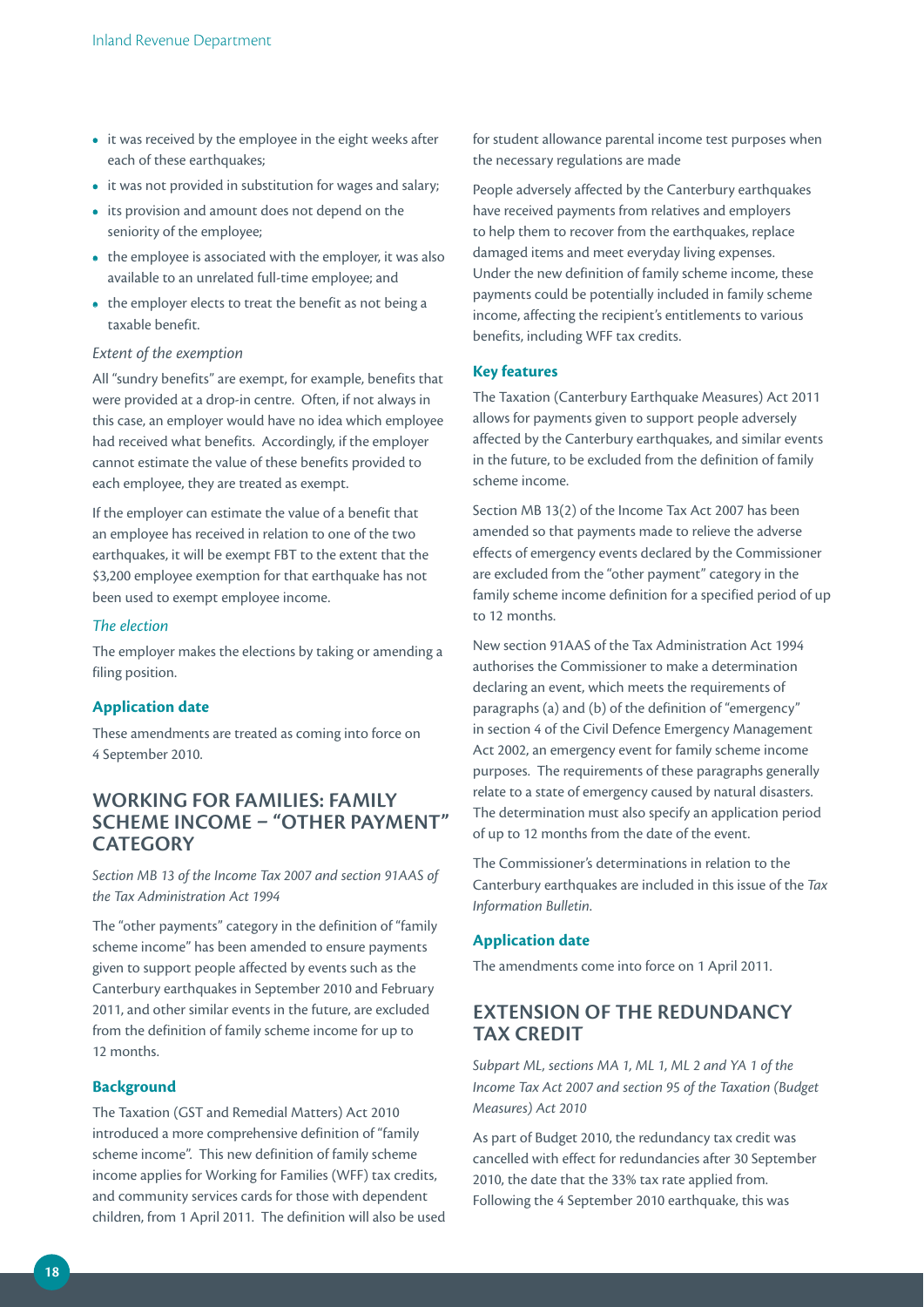reconsidered and cancellation was delayed so that it applied to redundancies after 31 March 2011.

As a consequence of the 22 February 2011 earthquake, the cancellation of the redundancy tax credit has been further delayed so that it will now apply to redundancies after 30 September 2011. If the redundancy is on or before 30 September 2011, the tax credit will apply according to subpart ML.

On 1 April 2012 subpart ML, the section YA 1 redundancy definition and the section MA 1 reference will be repealed.

### **Application dates**

The extension is treated as coming into force on 1 April 2011, the previous date of cancellation.

The cancellation is effective 30 September 2011, and the relevant legislation is itself repealed on 1 April 2012.

### **TAX RELIEF FOR DONATED TRADING STOCK**

*Section GZ 3 of the Income Tax Act 2007 and section 73B of the Estate and Gift Duties Act 1968*

The new legislation provides tax relief for businesses that have made, or are contemplating making, donations (or supplies for less than market value) of trading stock for relief from the Canterbury earthquakes.

Changes introduced in the new Act provide that:

- **•**  an anti-avoidance rule applying to disposals of trading stock at below market value does not apply to disposals of trading stock by a person to a person who is not an associated person for the purpose of relief from the adverse effects of a Canterbury earthquake in the period beginning on 4 September 2010 and ending on 31 March 2012; and
- **•**  a gift by a person to a person who is not an associated person shall not constitute a dutiable gift if the gift is of trading stock, and made for the purpose of relief from the adverse effects of a Canterbury earthquake, and made within the period beginning on 4 September 2010 and ending on 31 March 2012.

#### **Background**

Generally (with a few limited exclusions), a person who disposes of trading stock for no consideration, or an amount that is less than the market value of the trading stock at the time of disposal, is treated as deriving an amount equal to the market value of the trading stock at the time of disposal.

Gift duty is also payable on dutiable gifts made by a person if they exceed an aggregate value of \$27,000 in a 12-month period. For gift duty purposes, a gift is something given,

other than by will, when the person making the transfer (the donor) does not receive fully adequate consideration in money or money's worth.

Following the Christchurch earthquake on 22 February 2011, public calls were made to Ministers and officials seeking legislation to provide tax relief for donated goods, especially trading stock donated by businesses.

On 28 March 2011, the Minister of Revenue and the Minister of Finance released details of proposed changes to tax legislation agreed to by Cabinet, including an exemption so that businesses do not have to pay tax or gift duty on trading stock they have donated within four months of either the 4 September 2010 or 22 February 2011 Canterbury earthquakes.

In response to feedback received following this announcement, Cabinet agreed to extend the eligible period for the tax relief so that it covered the period beginning on 4 September 2010 and ending on 31 March 2012.

### **Key features**

### *Donations of trading stock for relief of Canterbury earthquakes*

New section GZ 3 of the Income Tax Act 2007 provides that section GC 1 (Disposals of trading stock at below market value) does not apply to the disposal of trading stock by a person to a person who is not an associated person:

- **•**  for the purpose of relief from the adverse effects of a Canterbury earthquake, as defined in section 4 of the Canterbury Earthquake Recovery Act 2011; and
- **•**  in the period beginning on 4 September 2010 and ending on 31 March 2012.

The meaning of "trading stock" in new section GZ 3 is that contained in section EB 2 of the Income Tax Act 2007.

### *Exemption for certain gifts of trading stock*

New section 73B of the Estate and Gift Duties Act 1968 provides that a gift by a person to another person who is not associated under the Income Tax Act 2007 will not be subject to gift duty if the gift is:

- **•**  of trading stock as defined in section EB 2 of the Income Tax Act 2007;
- **•**  made for the purpose of relief from the adverse effects of a Canterbury earthquake, as defined in section 4 of the Canterbury Earthquake Recovery Act 2011; and
- made within the period beginning on 4 September 2010 and ending on 31 March 2012.

### **Application date**

The application date for the changes providing tax relief for donated trading stock is 4 September 2010.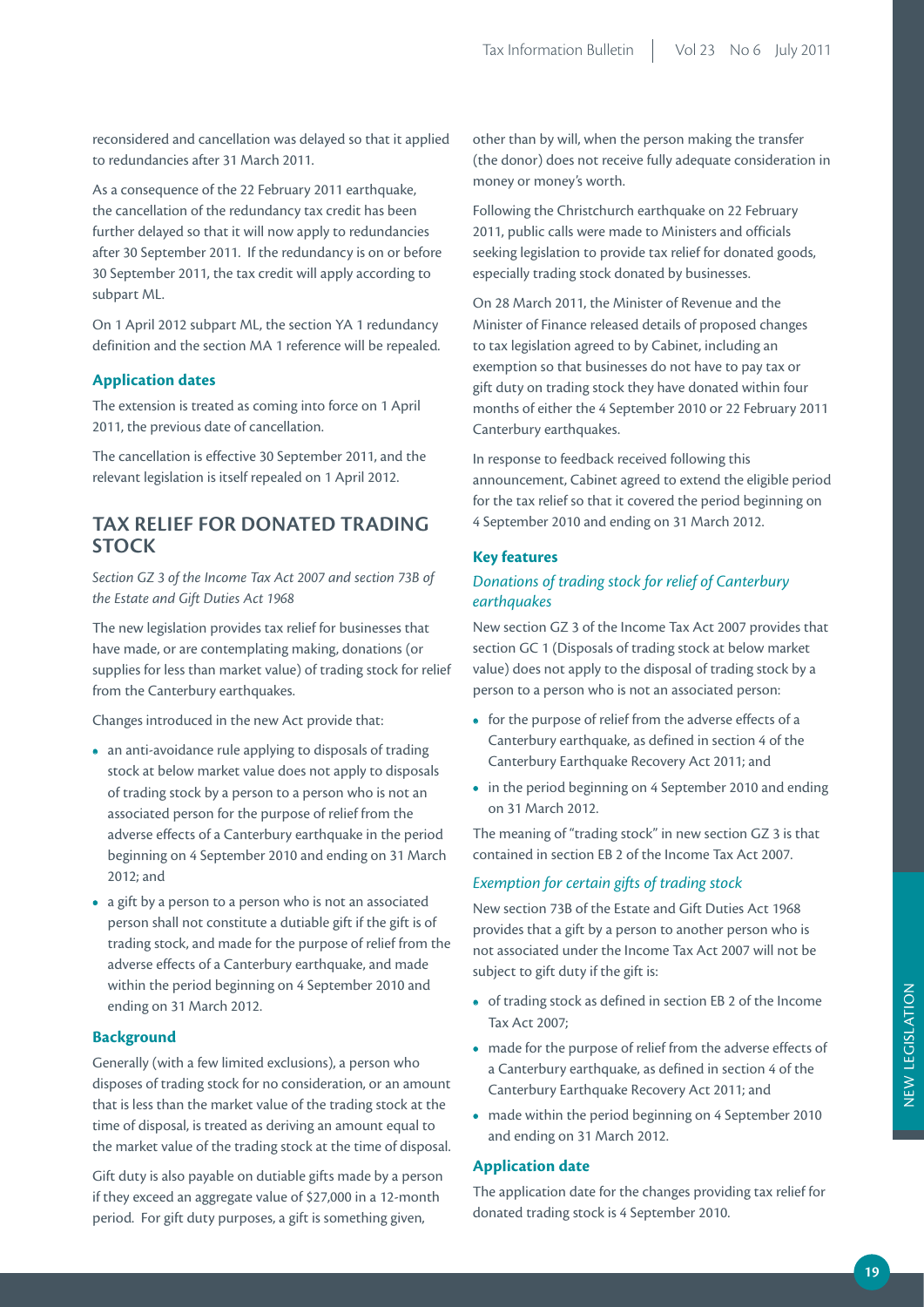### TAXATION (ANNUAL RATES AND BUDGET MEASURES) ACT 2011

The Taxation (Annual Rates and Budget Measures) Bill was introduced under urgency on 19 May 2011 and received Royal assent on 24 May 2011. The new Act gives effect to tax reforms announced in Budget 2011 to reduce the fiscal costs of KiwiSaver and Working for Families tax credits. The Act also sets the annual rates for income tax for the 2011–12 tax year.

The Act amends the Income Tax Act 2007 and the KiwiSaver Act 2006.

### **Working fo r Families tax credits**

*Sections MD 13 and MF 7 of the Income Tax Act 2007*

The Taxation (Annual Rates and Budget Measures) Act 2011 introduced a number of amendments that affect the calculation of Working for Families (WFF) tax credits.

There are three parts to the amendments to the WFF tax credits:

- The rate at which WFF tax credits are abated will increase by 1.25 percentage points every time the Family Tax Credit (FTC) amounts are increased for inflation, until the abatement rate reaches 25%. The first abatement rate increase will occur on 1 April 2012 when the first inflation increase under section MF 7(2) of the Income Tax Act 2007 applies.
- **•**  The threshold at which WFF tax credits begin to abate will decrease from \$36,827 to \$36,350 on 1 April 2012. The threshold will continue to decrease by \$450 each subsequent time the FTC amounts are increased for inflation, until the threshold reaches \$35,000.
- **•**  The FTC amounts for children aged 16 and over will no longer be increased for inflation until the FTC amounts for the eldest child under 16 or for subsequent children aged 13 to 15 equals the respective 16 and over amounts. At this point subsequent increases for inflation will apply.

### **Background**

Under the previous rules, WFF tax credits (excluding the Minimum Family Tax Credit) abated at the rate of 20 cents in the dollar from an abatement threshold of \$36,827. When a person's annual income exceeds this threshold, the WFF tax credits are abated—FTC is abated first, followed by the In-Work Tax Credit and then the Parental Tax Credit.

The amounts of FTC prescribed in section MD 3(4) of the Income Tax Act 2007 are adjusted for inflation. The inflation adjustment ensures that the real value of assistance is maintained over time. The adjustment occurs once the

cumulative increase in the Consumers Price Index (CPI) reaches 5% from the last adjustment. The last adjustment was on 1 October 2008.

The next inflation adjustment will occur on 1 April 2012 because 5% cumulative inflation was breached in December 2010. The size of the adjustment will not be known until the September 2011 CPI is published, which is used for calculating the amount by which the FTC is indexed. The amount will be the cumulative CPI from September 2008 to September 2011, and will exclude the 2.02% increase in FTC on 1 October 2010, which is consistent with sections MF 7(1), (2) and (2B) of the Income Tax Act 2007.

### **Key features**

The policy objective of the WFF amendments is to reduce the fiscal costs of the scheme while protecting amounts of tax credits for lower income earners, and minimising the effects on work incentives.

The end result is for WFF tax credits to abate at a rate of 25% from a threshold of \$35,000, with one amount of FTC for the eldest child and two amounts of FTC for subsequent children, for 0–12 years and 13 and over.

This result is achieved by staggering the increase in the abatement rate, the decrease in the abatement threshold and the alignment of amounts of FTC over time so the impact on families is gradual, while still generating fiscal savings.

Section MD 13(3)(a) has been amended so that:

- **•**  in the first inflation adjustment round on 1 April 2012, the abatement rate increases from 20% to 21.25% and the abatement threshold decreases from \$36,827 to \$36,350;
- in the second inflation adjustment round, the abatement rate increases from 21.25% to 22.5% and the abatement threshold decreases from \$36,350 to \$35,900;
- **•**  in the third inflation adjustment round, the abatement rate increases from 22.5% to 23.75% and the abatement threshold decreases from \$35,900 to \$35,450; and
- **•**  in the fourth inflation adjustment round, the abatement rate increases from 23.75% to 25% and the abatement threshold decreases from \$35,450 to \$35,000.

These changes to the abatement rate and threshold mean that entitlements to WFF tax credits reduce faster and sooner as income increases. These changes will come into force when inflation adjustment rounds are required by section MF 7(2) of the Income Tax Act 2007.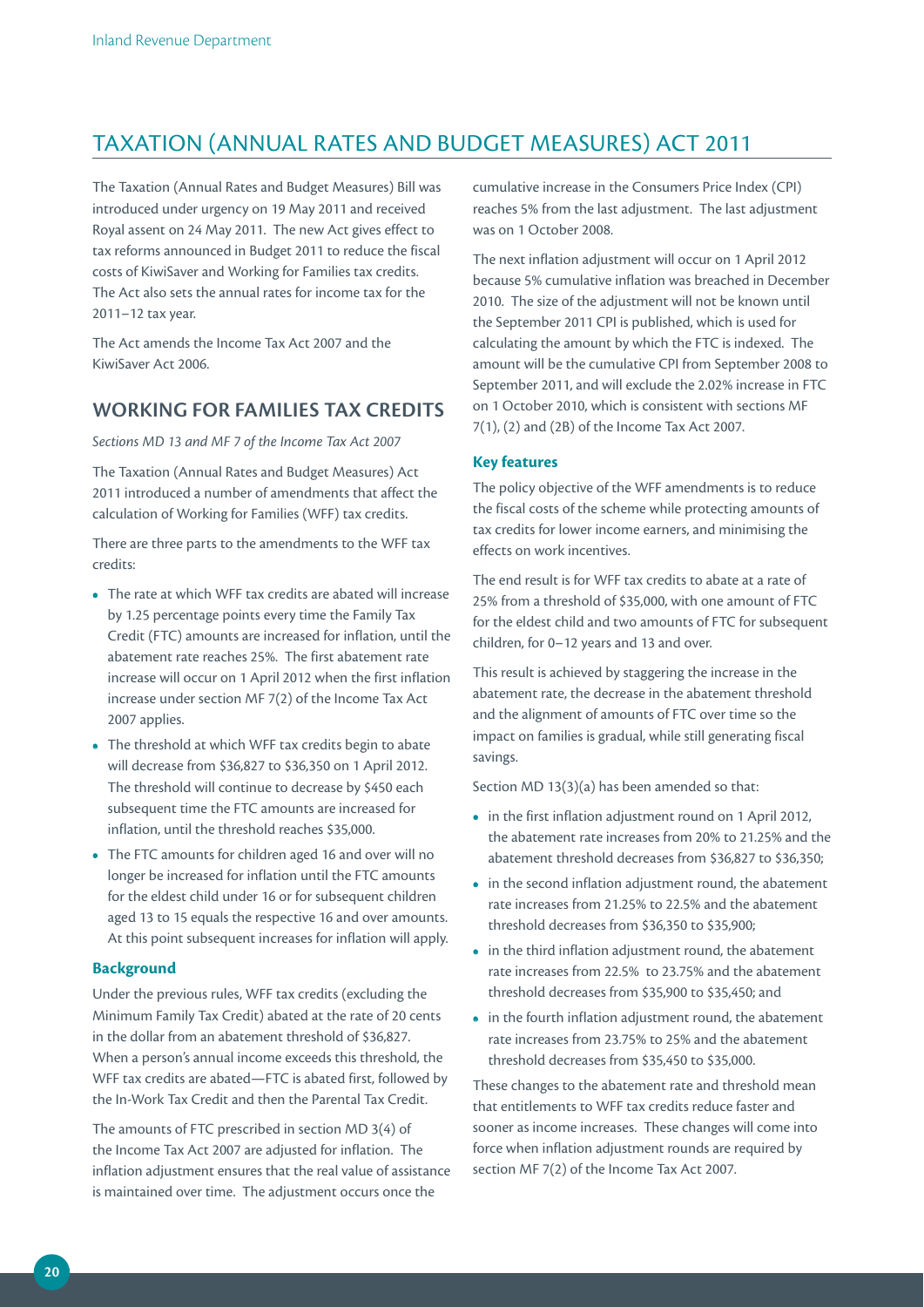Section MF 7(1)(a) has been amended so that the prescribed FTC amounts for children 16 years and over in sections MD  $3(4)(a)(ii)$  and (b)(iii) are no longer adjusted for inflation until FTC amounts for the eldest child under 16 or for subsequent children aged 13 to 15, equals the respective 16-year and over amount. At this point the older and younger child amounts are aligned by Order in Council and subsequent increases for inflation apply. This change simplifies the FTC, leaving one rate (rather than two) for a first child and two rates (rather than three) for subsequent children.

### **Application dates**

The amendments come into force at the same time as the inflation adjustment rounds required by section MF 7(2) of the Income Tax Act 2007. The first inflation adjustment round will take effect on 1 April 2012.

### **KIWISAVER**

*Sections MK 4, RD 5, RD 65 to 67, RD 69, YA 1 and schedule 1 of the Income Tax Act 2007*

The new legislation introduces changes to member tax credits (MTC) and the taxation of employer superannuation contributions.

### **Key features**

- The maximum amount of MTC has been reduced to \$521.43 per year for the year ended 30 June 2012 and following years.
- **•**  The rate at which the MTC is paid is reduced to 50c for each \$1 contributed by individual KiwiSaver members (or members of complying superannuation funds), for the year ended 30 June 2012 and following years.
- The exemption from employer's superannuation contribution tax (ESCT) for employer's superannuation cash contributions (up to 2 percent of salary and wages) to employees' KiwiSaver and complying superannuation fund accounts is removed from 1 April 2012.
- **•**  ESCT deducted from employer's superannuation cash contributions to any superannuation fund (not just KiwiSaver funds) must be calculated at a rate equivalent to an employee's marginal tax rate from 1 April 2012. The current default deduction rate (a flat rate of 0.33) is removed.

**Note:** An increase in the default and minimum employee contribution rate and the compulsory employer contribution rate (from 2% to 3%) were also announced in Budget 2011. These higher contribution rates do not take effect until 1 April 2013; this deferred application date meant it was not necessary, for implementation reasons, to

include these changes in the Taxation (Annual Rates and Budget Measures) Act 2011. The necessary legislation will be included in a taxation bill scheduled to be introduced in September 2011.

### **Application dates**

- **•**  The reduced MTC maximum amount and MTC payment rate apply for MTCs paid for the year ended 30 June 2012 and following years.
- **•**  The removal of the ESCT exemption and the calculation of ESCT at a rate equivalent to an employee's marginal tax rate applies from 1 April 2012.

### **Detailed analysis**

### *Member tax credits*

Member tax credits are designed to encourage regular saving by members into their KiwiSaver account, or complying superannuation fund.

MTCs are paid each year to eligible members until they are able to withdraw their savings. An eligible member must be aged 18 or over and they must have either a principal place of residence in New Zealand, or else be an overseas employee of the State services, or working overseas as a charity volunteer.

The MTC amount is calculated in relation to a member's credit contributions over an annual period, starting on 1 July each year. MTCs are claimed by, and paid to, KiwiSaver providers or complying superannuation funds on behalf of their members; claims are usually made by providers after 1 July each year for the preceding MTC year.

For the MTC year ended 30 June 2012 and for following MTC years:

- The maximum amount of MTC paid per member is reduced to \$521.43.
- **•**  The rate at which the member tax credit is paid is reduced to 50c for each \$1 contributed by members.
- **•**  This means that in order to receive the maximum MTC of \$521.43, a member will need to contribute \$1,042.86 per year.

MTC claims relating to years ending on or before 30 June 2011 are not affected by these current changes. For these MTC years:

- The maximum MTC amount payable for a year is \$1,042.86.
- The amount of MTC paid for the year is matched to member contributions for that year, dollar for dollar, up to the maximum MTC amount.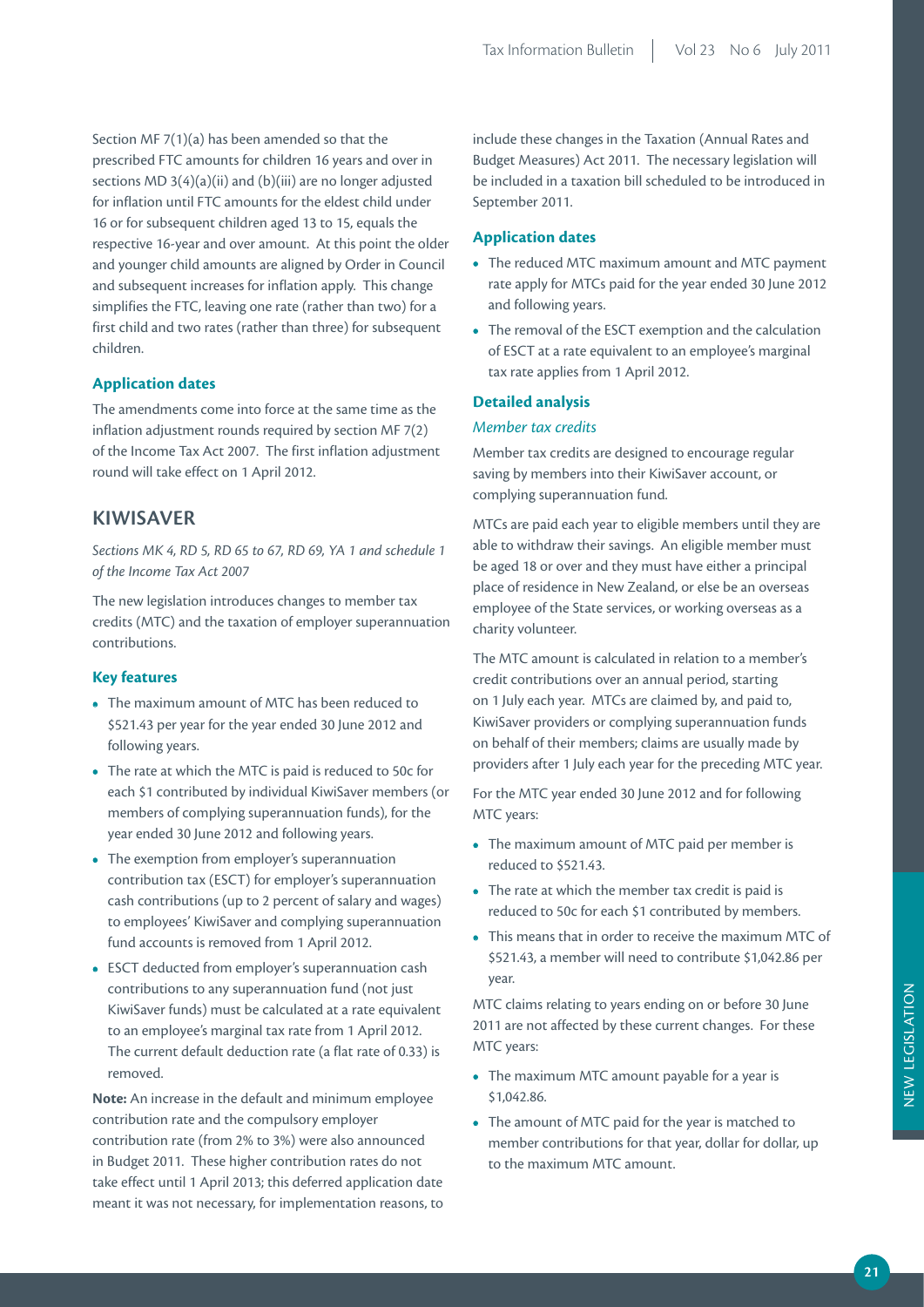### *Employer superannuation contribution tax*

Cash contributions made by an employer to a superannuation fund for the benefit of an employee are generally liable for employer superannuation contribution tax (ESCT).

ESCT is deducted from an employer's superannuation cash contribution.

### *Removal of exemption of KiwiSaver and complying superannuation funds*

Compulsory employer contributions to KiwiSaver schemes and complying superannuation funds were previously exempted from ESCT.

This exemption is removed from 1 April 2012. ESCT will therefore need to be deducted on compulsory employer contributions to KiwiSaver and complying superannuation funds.

### *ESCT rate*

The ESCT flat rate of 0.33 cent has been removed as a default rate. The removal of the default flat rate applies to employer's superannuation cash contributions made to all defined contribution superannuation funds, not just KiwiSaver funds.

ESCT must be deducted at an annual ESCT rate based on either:

- the annual salary or wages plus gross employer contributions paid to the employee in the previous standard tax year (if the employee was employed for all of that year); or
- an estimate of the total amount of salary or wages plus gross employer contributions that the employee will earn in the year ahead (where the employee was not employed for all of the previous tax year).

The annual ESCT rates are available from the Inland Revenue website **www.ird.govt.nz**

Employees and employers can still agree to treat the employer superannuation contribution as salary or wages, in which case the PAYE rules will apply instead.

### **ANNUAL INCOME TAX RATES FOR 2011–12 TAX YEAR**

The annual income tax rates for the 2011–12 tax year are specified in schedule 1 of the Income Tax Act 2007.

### ORDER IN COUNCIL

### **FBT RATE FOR LOW-INTEREST LOANS FALLS**

The prescribed rate of interest used to calculate fringe benefit tax on low-interest, employment-related loans is 5.90%, down from the previous rate of 6.24% which applied from the quarter beginning 1 October 2010.

The new rate applies for the quarter beginning 1 April 2011.

The rate is reviewed regularly to align it with the results of the Reserve Bank's survey of variable first-mortgage housing rates.

The new rate was set by Order in Council on 30 May 2011.

*Income Tax (Fringe Benefit Tax, Interest on Loans) Amendment Regulations 2011 (SR 2011/192)*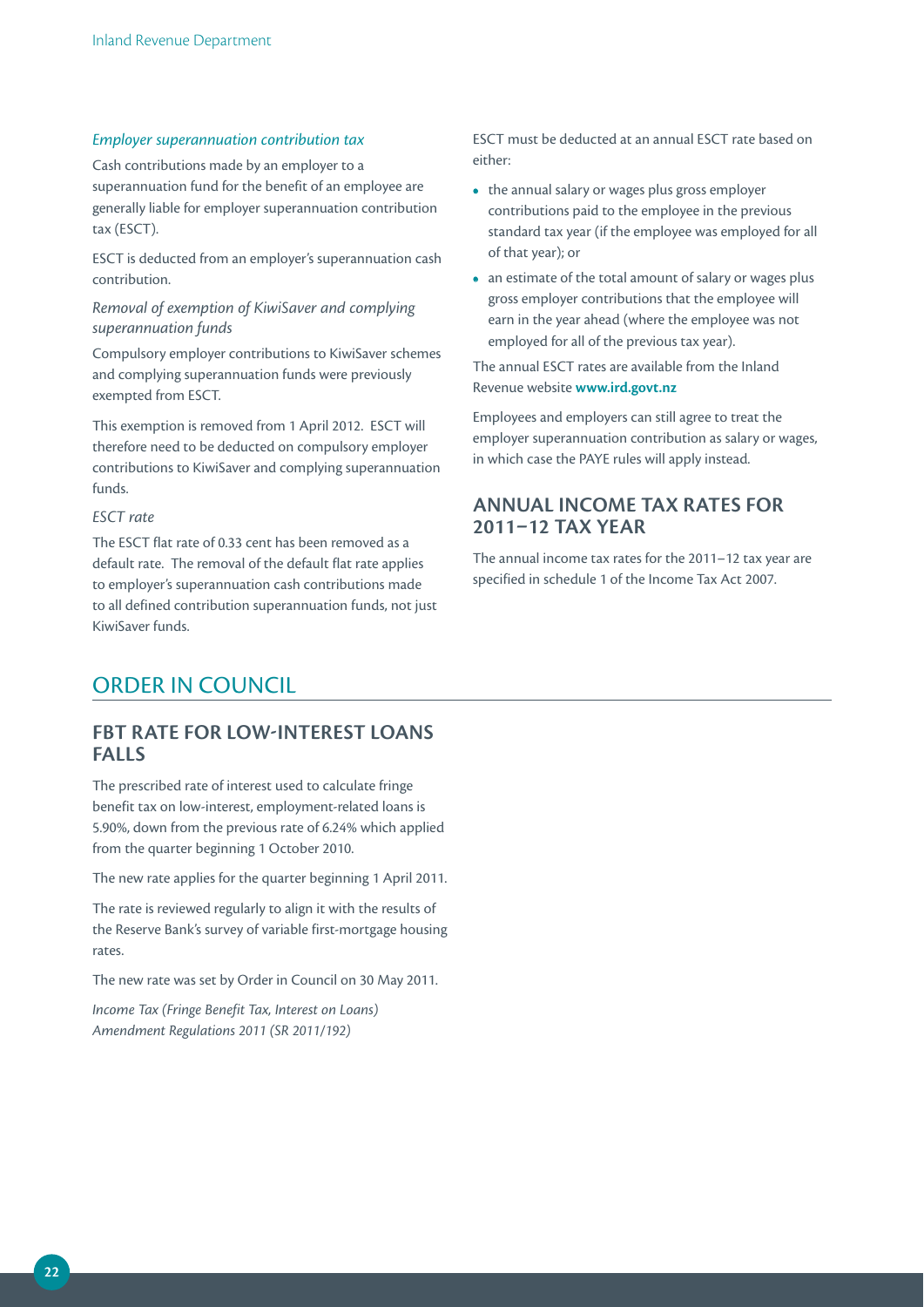# **LEGAL DECISIONS – CASE NOTES**

This section of the *TIB* sets out brief notes of recent tax decisions made by the Taxation Review Authority, the High Court, Court of Appeal, Privy Council and the Supreme Court.

We've given full references to each case, including the citation details where it has already been reported. Details of the relevant Act and section will help you to quickly identify the legislation at issue. Short case summaries and keywords deliver the bare essentials for busy readers. The notes also outline the principal facts and grounds for the decision.

These case reviews do not set out Inland Revenue policy, nor do they represent our attitude to the decision. These are purely brief factual reviews of decisions for the general interest of our readers.

### RECEIVERS LIABLE TO RETURN AND PAY GST ON MORTGAGFF **SALE**

| Case                 | Simpson and Downes as receivers of<br>Capital + Merchants Investments Ltd (in<br>receivership) v Commissioner of Inland<br>Revenue |
|----------------------|------------------------------------------------------------------------------------------------------------------------------------|
| <b>Decision date</b> | 17 May 2011                                                                                                                        |
| Act(s)               | Goods and Services Tax Act 1985                                                                                                    |
| <b>Keywords</b>      | Receivers, mortgagee sale, GST, special<br>return, caveat, liability                                                               |

### **Summary**

Messrs Simpson and Downes, as receivers of Capital + Merchants Investments Ltd (in receivership), were personally liable to account to the Commissioner for the output tax on mortgagee sales.

### **Impact of decision**

The Court affirmed a purposive approach to the interpretation of tax statutes.

A receiver of a mortgagee must personally account to the Commissioner for any output tax on any mortgagee sales and, it appears, must file the special return required by s 17 of the Goods and Services Tax Act 1985 (GST Act) as the person "selling the goods".

### **Facts**

On 18 December 2006 Capital + Merchants Investments Limited (CMI) entered into a general security agreement in favour of Fortress Credit Corporation (Fortress) over all the assets of CMI. These assets included loans to five different borrowers, secured by mortgages over six properties.

After CMI defaulted on its obligations to Fortress, Richard Simpson and Tim Downes of Grant Thorton were appointed receivers ("the Receivers") of CMI on 23 November 2007. There were instances of default by the mortgagors and the Receivers exercised the powers of sale contained in the mortgages. CMI's indebtedness exceeded the gross realisation of all assets including the proceeds of the mortgagee sales.

GST was charged on each mortgagee sale. CMI completed s 17 of the GST Act special returns but did not pay the output tax returned in those returns.

### **Decision**

Having traversed the factual background, the Court turned to consider the approach to the interpretation of taxing statutes. Having considered the Supreme Court decision in *Ben Nevis Forestry Ventures Ltd & Ors v Commissioner of Inland Revenue*, the Court concluded that both judgments (the minority and majority) in *Ben Nevis* recognised the appropriateness of a purposive interpretation to specific taxing statutes.

The Court then went on to consider s 5(2) of the GST Act and determined that the evident purpose of the subsection is to address the consequences of supplies occurring where the owner has granted security and the secured creditor effects the supply of the goods to a third party (ie, the secured creditor realises his/her/its security).

The aim of the provision is to match a buyer's entitlement to an input credit against the seller's obligation to account for output tax on the sale. To facilitate this matching, s 5(2) deems supplies in the name of the secured creditor to be supplies by the mortgagor. The critical element is not the identity of the person empowered to sell, but the identity of the person practically responsible for the power of sale being exercised.

The Court found that, were it necessary, it would be prepared to consider adopting the wider interpretation of s 5(2) that in circumstances such as the present, receivers would have standing as the "second person" where they exercised commercial and practical control over the transaction involving a taxable supply.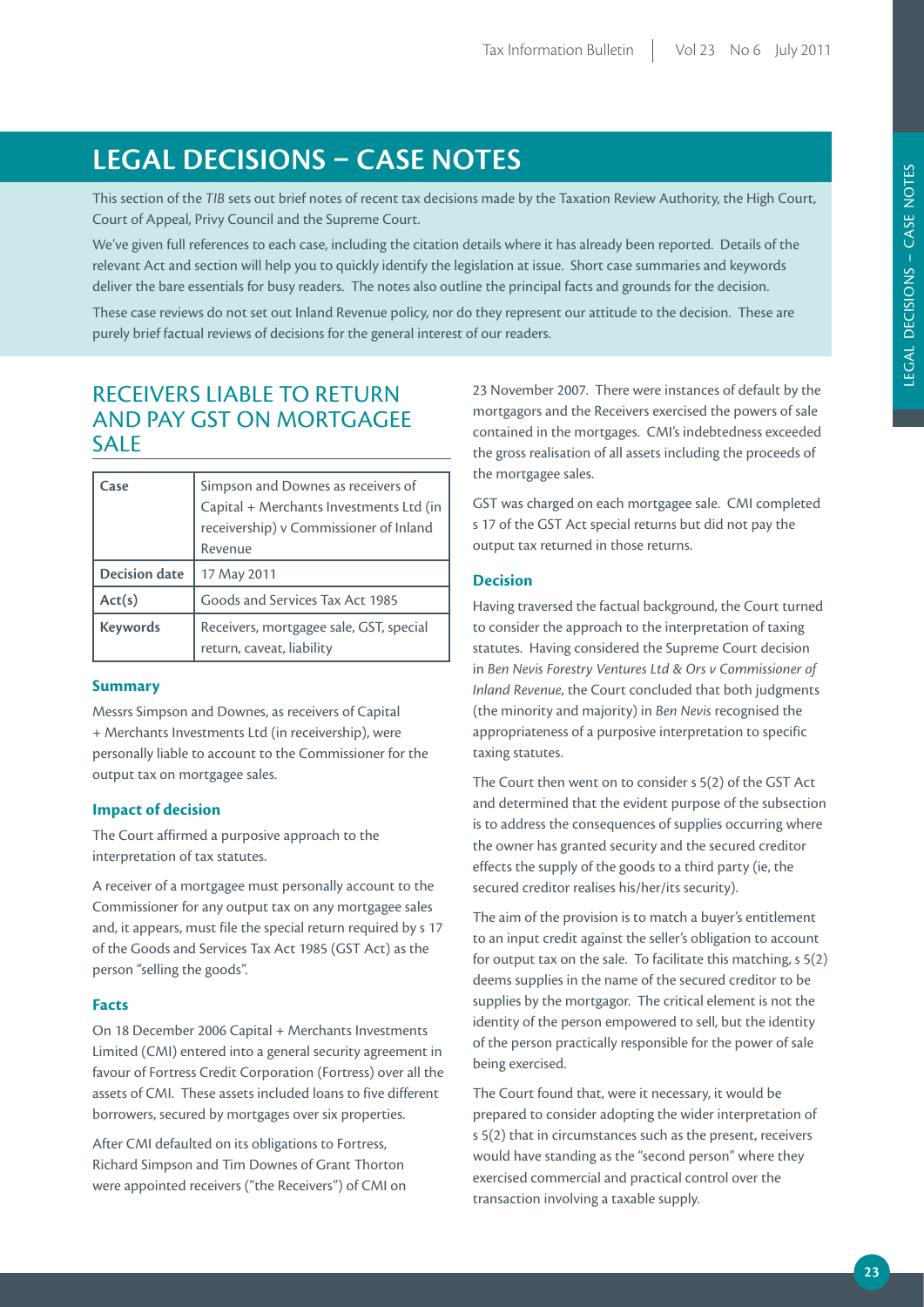The Court, however, went on to determine the case on the basis of ss 17 and 58(1A) of the GST Act.

Section 17 imposes an obligation to file a special return on the "person selling the goods", whether or not the person is registered. The Court considered that it is a "fair assumption" that Parliament imposed this obligation because of an expectation that the person completing the return and effecting the sale will be the person who has received the consideration for the supply, including the GST.

The Court considered it relevant that caveats were lodged by Fortress on the properties and that Fortress purported to make it a condition of providing releases of the caveats that it be paid all monies available from the mortgagee sale, including any amounts paid by the purchaser in relation to GST. However, CMI as the mortgagee was only entitled to the net proceeds of the mortgagee sale after the payment of all expenses (which include GST, see *Edgewater v Commissioner of Inland Revenue*). Fortress could not assert any claim greater than that of CMI, which it was purporting to do by making the release of the caveats conditional on payment of all monies including the GST.

The Court went on to consider the further argument of the Commissioner that the Receivers were personally liable under common law and the equitable doctrine of the duty to account.

The Court accepted that, in public policy terms, it is undesirable to permit receivers to charge GST and pay that GST to their appointer (Fortress) when the mortgagee (CMI) would be required to pay the GST as an expense of sale to the Commissioner (*Edgewater*). This would demonstrate an indifference to the consequences for CMI (mortgagee) of being found in breach of obligations to account for the GST. The prospect of abuse of the provisions of the GST Act by engineering a receivership for the sake of the GST premium on recoveries in such situations and the equivalent cost to Inland Revenue could not be lightly dismissed.

The Court, however, was reluctant to impose a liability on the Receivers merely as a matter of public policy. The Court went on to consider, with it being inappropriate to attempt any definitive ruling without further evidence and argument, that there may be a credible cause of action against the Receivers in tort for having procured or been a party to a breach of a statutory duty.

Ultimately, the Court did not need to reach a decision that the Receivers were personally liable on these grounds as it had already found the Receivers liable under ss 5(2), 17 and 58 of the GST Act.

The Court concluded that the answer to the Receivers' application for directions was that they are liable to account to the Commissioner for the GST charged as an output tax on the respective sales of the relevant properties.